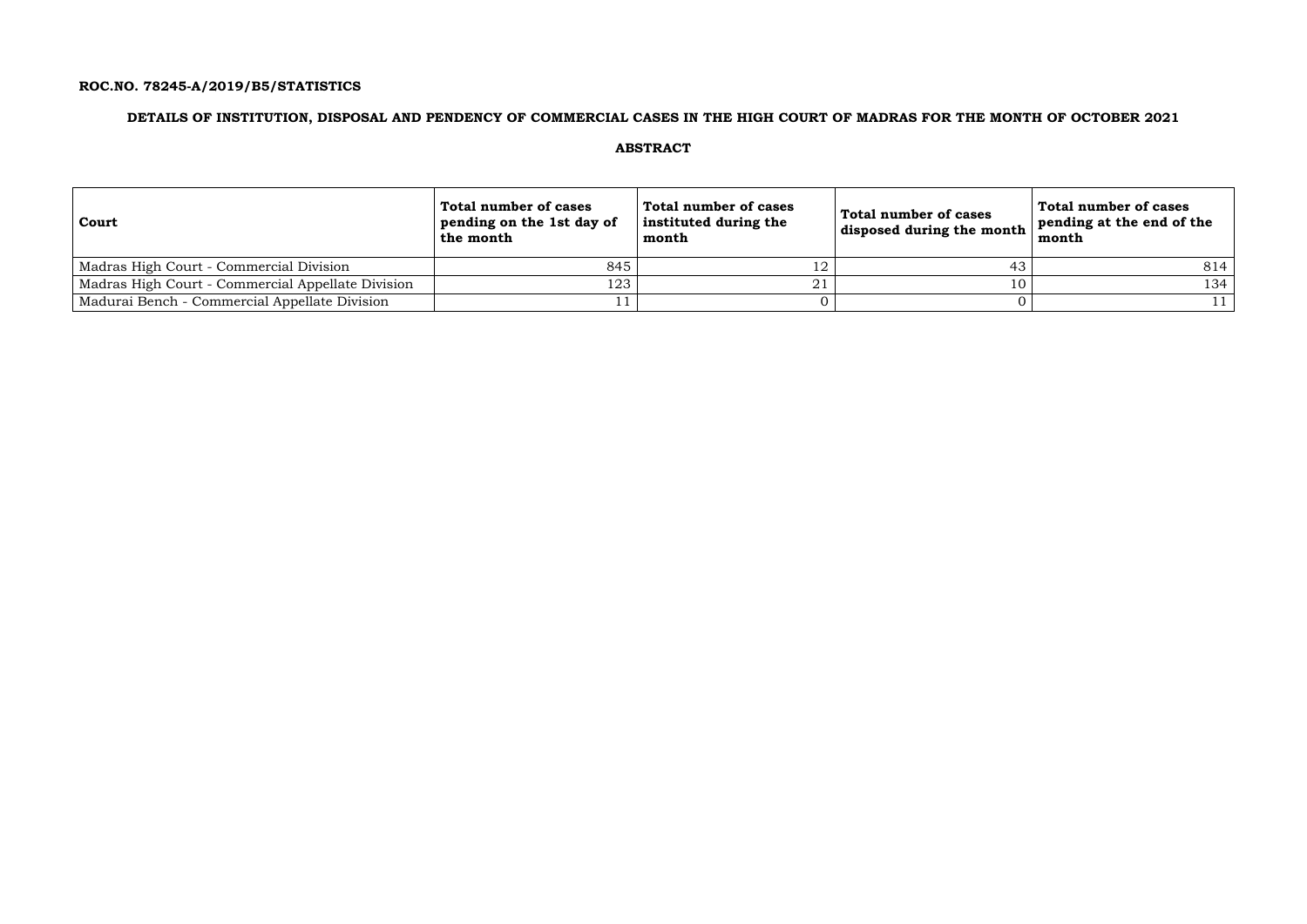### **OCTOBER 2021 COMMERCIAL DIVISION OF MADRAS HIGH COURT**

|                                                                                                                                             | Form 1                                                        |             |  |            |            |            |                               |                         |                      |  |  |  |
|---------------------------------------------------------------------------------------------------------------------------------------------|---------------------------------------------------------------|-------------|--|------------|------------|------------|-------------------------------|-------------------------|----------------------|--|--|--|
|                                                                                                                                             | List of cases e-filed/e-mail during the month of OCTOBER 2021 |             |  |            |            |            |                               |                         |                      |  |  |  |
| <b>Petitioner Name Vs. Respondent</b><br>Advocate Advocate Mobile<br><b>Case</b><br><b>Sr.No Court</b><br>District<br>Number<br>Name<br>No. |                                                               |             |  |            |            |            | <b>Advocate E-mail</b><br> Id | Date of<br>Registration | Date of e-<br>filing |  |  |  |
|                                                                                                                                             | Madras High<br>Court                                          | Chennai NIL |  | <b>NIL</b> | <b>NIL</b> | <b>NIL</b> | <b>NIL</b>                    | <b>NIL</b>              | <b>NIL</b>           |  |  |  |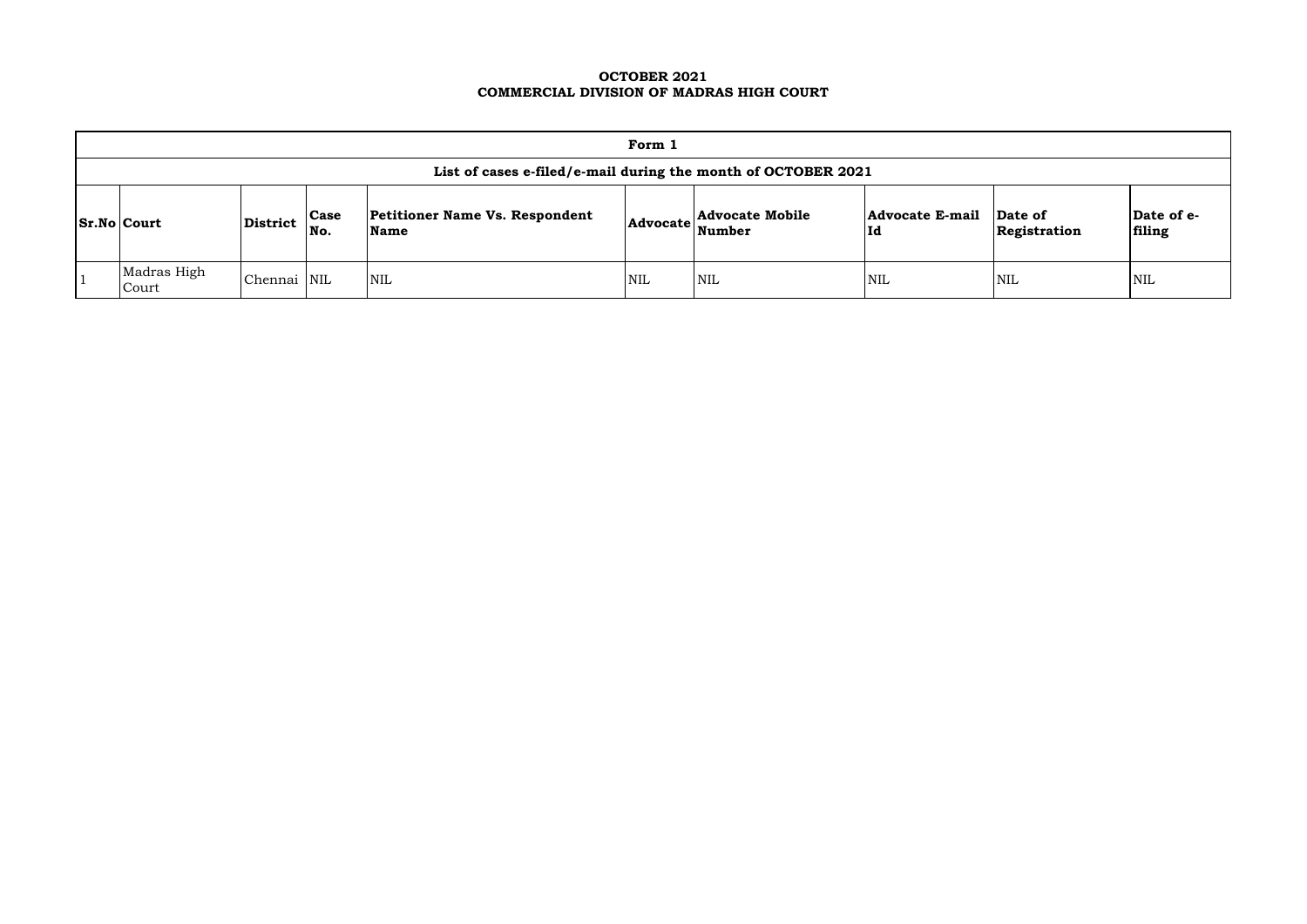|                | Form 2                      |                             |                                                   |                                                                                                                                                                                                                               |                                                                                        |                         |                                                  |  |  |  |  |
|----------------|-----------------------------|-----------------------------|---------------------------------------------------|-------------------------------------------------------------------------------------------------------------------------------------------------------------------------------------------------------------------------------|----------------------------------------------------------------------------------------|-------------------------|--------------------------------------------------|--|--|--|--|
|                |                             |                             |                                                   | List of cases in which e-payment of Court fees was made during the month of OCTOBER 2021                                                                                                                                      |                                                                                        |                         |                                                  |  |  |  |  |
| Sr.No          | Court                       | <b>District</b><br>Case No. |                                                   | <b>Petitioner Name Vs. Respondent Name</b><br><b>Advocate</b>                                                                                                                                                                 |                                                                                        | Date of<br>Registration | Date of e-<br>payment<br>of Court<br><b>Fees</b> |  |  |  |  |
| $\mathbf{1}$   |                             |                             | Madras High Court   Chennai   CS. (C.D.). 65/2021 | P1 - TALK MEDIA (P) LTD,<br>REPRESENTED BY ITS AUTHORIZED<br>SIGNATORY T.R.JAWAHAR, DIRECTOR.<br>VS. R1 - TALK MEIDA EXPRESS TIMES,<br>R-2 BHARANI PRESS,                                                                     | 1. R.PARTHASARATHY 2. RAHUL<br>BALAJI 3. B.MADHAN BABU VS. 1.<br>MR.K.S.GANESH BABU    | 16-09-2021              | $24 - 09 -$<br>2021                              |  |  |  |  |
| $\overline{2}$ |                             |                             | Madras High Court   Chennai   CS. (C.D.). 70/2021 | P1 - MR.SAHIL KANSARIA PROPRIETOR<br>OF M/S S.S.ENTERPRISES<br>VS. R1 - M/S PONNRI STEEL<br>INDUSTRIES REP. BY ITS PARTNER<br>MR.ANAND GARG R-2 MRS.LALITHA<br>DEVI, and 2 OTHERS                                             | 1. M/S A.R.KARUNAKARAN 2.<br><b>BENJAMIN E MOSES 3.</b><br>VS.<br><b>G.PRITHIVIRAJ</b> | 07-09-2021              | $08-09-$<br>2021                                 |  |  |  |  |
| 3              |                             |                             | Madras High Court   Chennai   CS. (C.D.). 73/2021 | P1 - MURUGAPPA ORGANO WATER<br>SOLUTIONS PVT LTD, Represented<br>Mr.David Fernandes Authorised<br>VS. R1 -<br>Signatory<br>PAQUES ENVIRONMENTAL<br>TECHNOLOGY INDIA PVT LTD, Rep By<br>its Authorised Signatory mr. Sivakumar | 1. M/S T.RAVICHANDRAN<br>VS.                                                           | 02-08-2021              | $04 - 08 -$<br>2021                              |  |  |  |  |
| $\overline{4}$ | Madras High Court   Chennai |                             | $\vert$ CS. (C.D.). 75/2021                       | P1-M.ARUMUGAM<br>VS. R1 - D.SURESH SANJAY R-2 MR.<br>R.MUTHU KUMAR R-3 MR. S.K.<br><b>SHRAVAN SHANKAR</b>                                                                                                                     | 1. J.B.ABITHABANU 2. M/S. SYED<br>DATHA JAFFAR HAMED<br>VS.                            | 13-08-2021              | $27 - 09 -$<br>2021                              |  |  |  |  |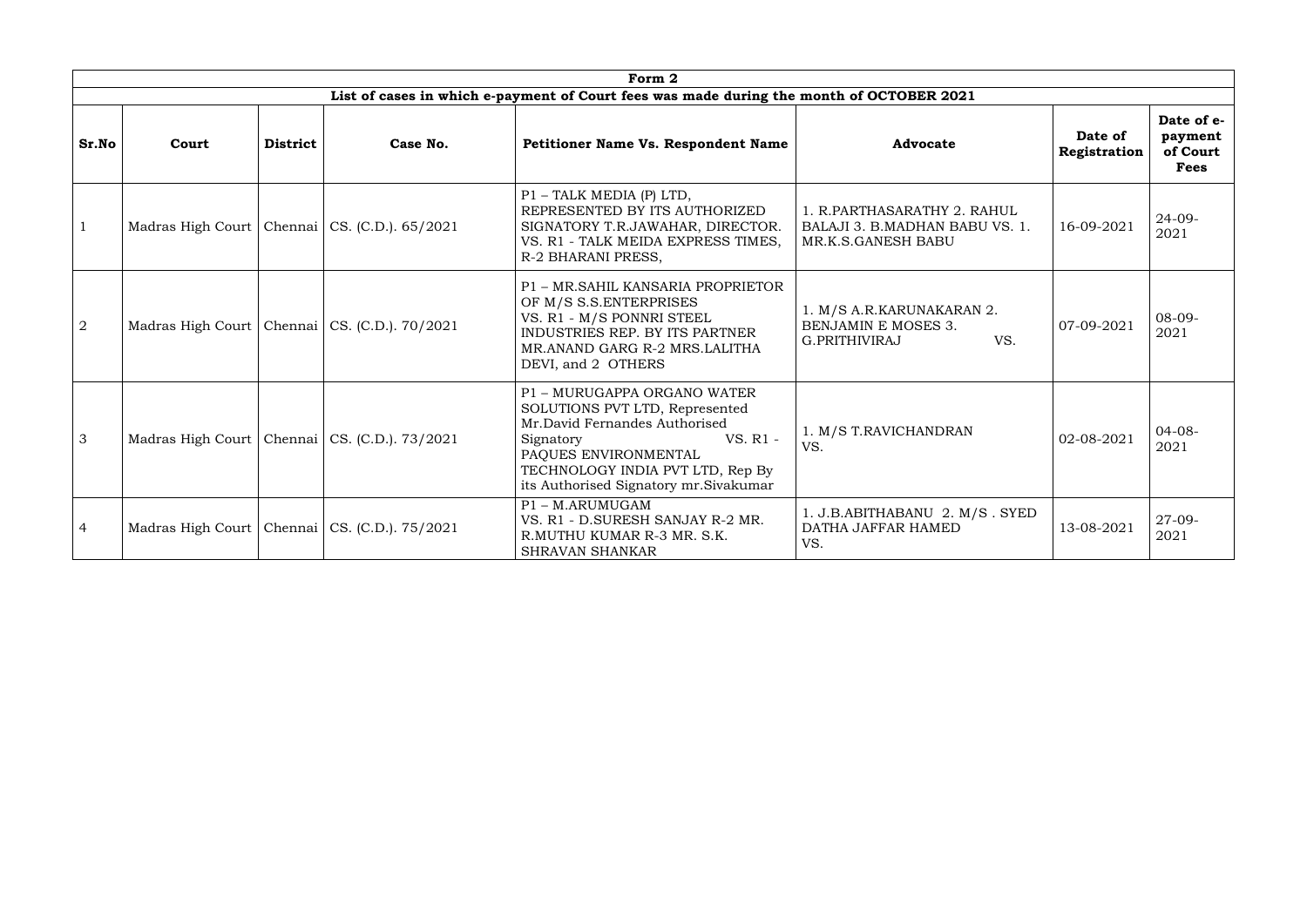|                    | Form 3                                                                                                |          |          |                                                                                             |     |            |            |  |  |  |  |
|--------------------|-------------------------------------------------------------------------------------------------------|----------|----------|---------------------------------------------------------------------------------------------|-----|------------|------------|--|--|--|--|
|                    | List of cases in which Electronic Service of Process has taken place during the month of OCTOBER 2021 |          |          |                                                                                             |     |            |            |  |  |  |  |
| <b>Sr.No Court</b> |                                                                                                       | District | Case No. | Petitioner Name Vs. Respondent $\vert$ Advocate $\vert$ Date of Registration<br><b>Name</b> |     |            | Date of El |  |  |  |  |
|                    | Madras High Court                                                                                     | Chennai  | NIL      | <b>NIL</b>                                                                                  | NIL | <b>NIL</b> | <b>NIL</b> |  |  |  |  |

**Advocate Date of Registration Date of Electronic Service of Process**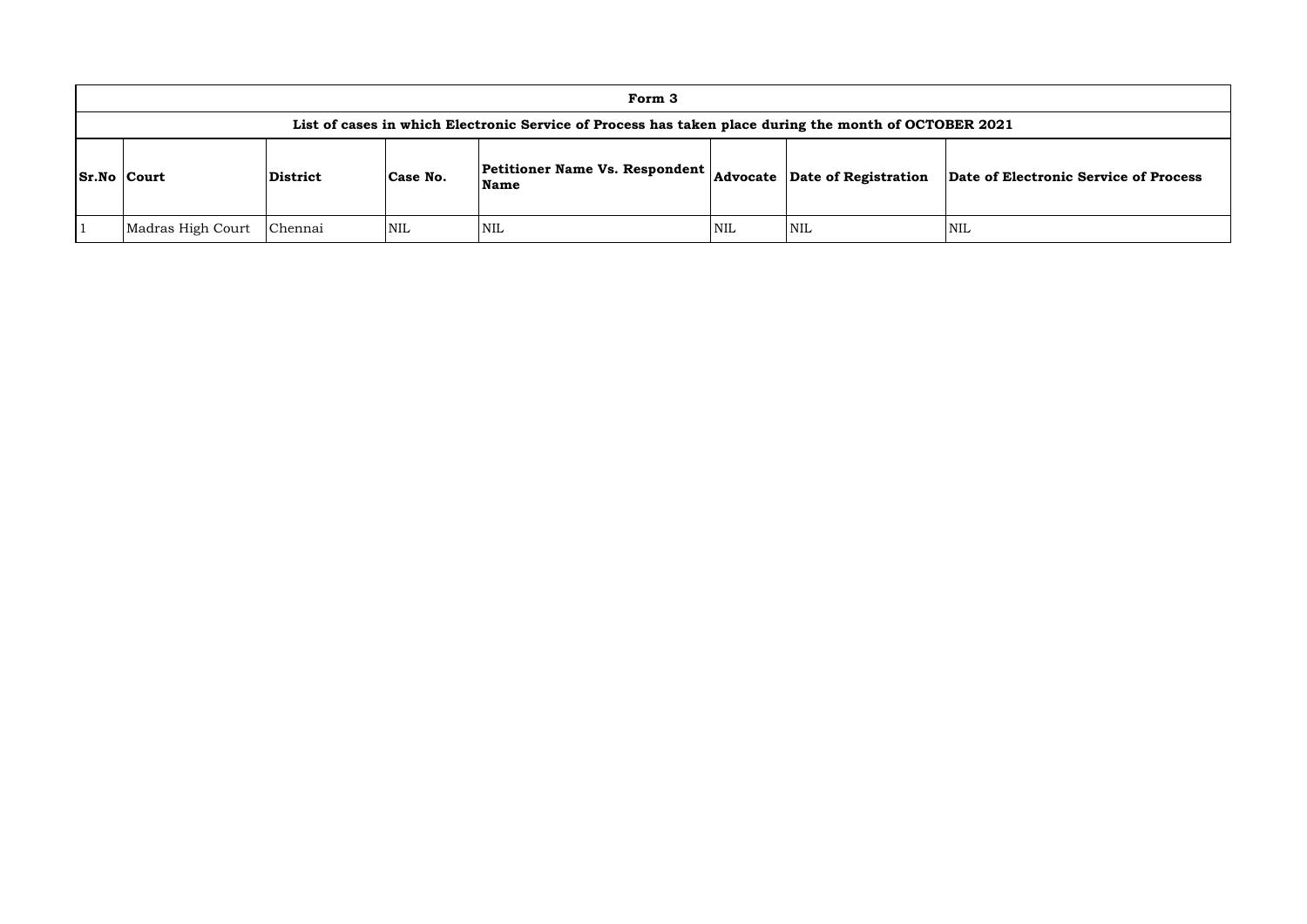|              |                   |          |                   |            | Form 4           |                                                                                |
|--------------|-------------------|----------|-------------------|------------|------------------|--------------------------------------------------------------------------------|
|              |                   |          |                   |            |                  | List of total no. of cases randomly allocated during the month of OCTOBER 2021 |
| <b>Sr.No</b> | Court             | District | <b>Court Name</b> | Court No.  | <b>Case Type</b> | <b>Case Count (No. of cases randomly allocated)</b>                            |
|              | Madras High Court | Chennai  | Commercial        | <b>NIL</b> | Civil Suit       | 576                                                                            |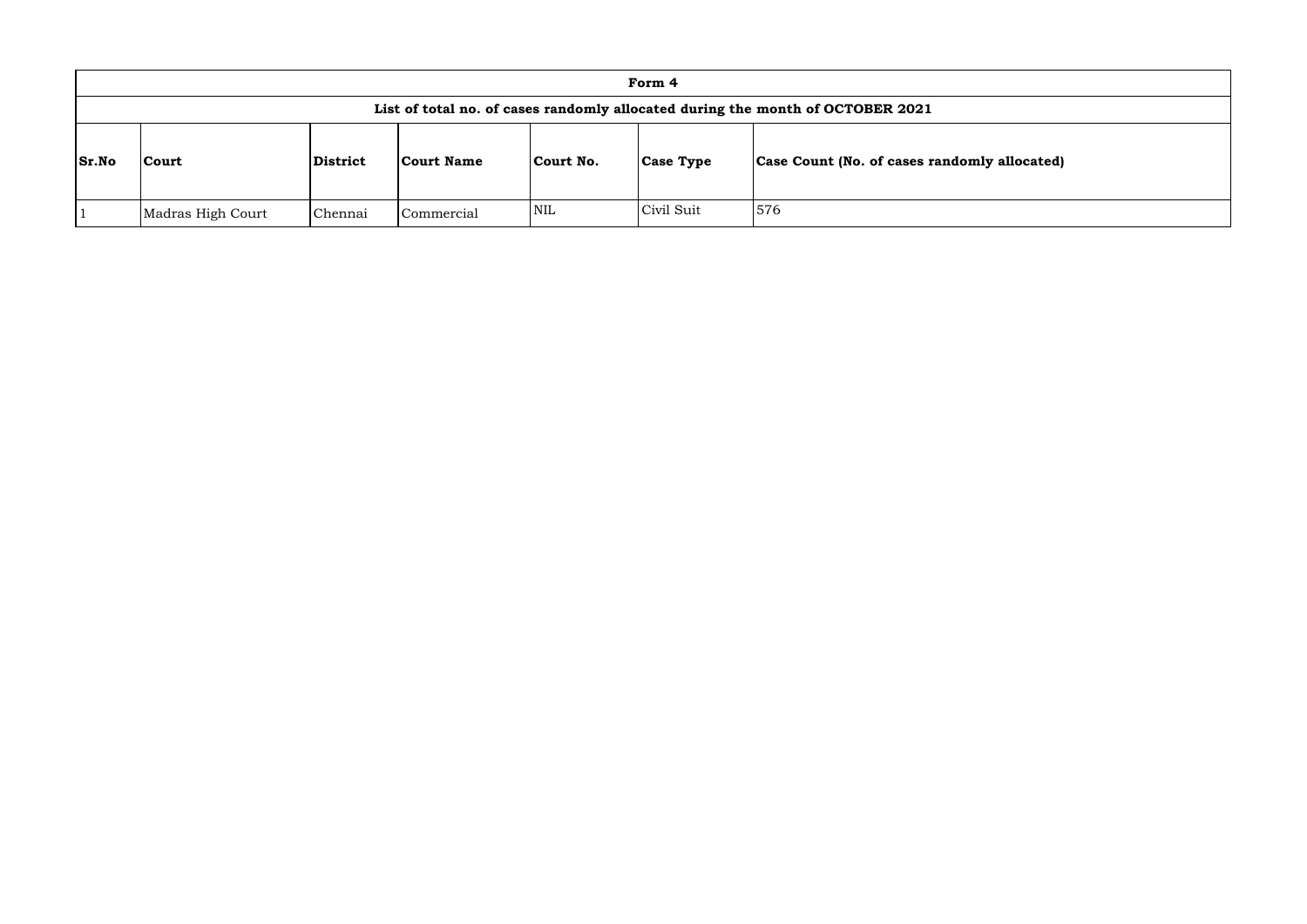|                 |                   |                 |                     | Form 5                                                                                                                                                                                                                                   |                                                                                                                                            |                         |                                              |
|-----------------|-------------------|-----------------|---------------------|------------------------------------------------------------------------------------------------------------------------------------------------------------------------------------------------------------------------------------------|--------------------------------------------------------------------------------------------------------------------------------------------|-------------------------|----------------------------------------------|
|                 |                   |                 |                     | List of cases in which Case Management Hearing was held during the month of OCTOBER 2021                                                                                                                                                 |                                                                                                                                            |                         |                                              |
| Sr.No           | Court             | <b>District</b> | Case No.            | <b>Petitioner Name Vs. Respondent Name</b>                                                                                                                                                                                               | <b>Advocate</b>                                                                                                                            | Date of<br>Registration | Date of Case<br><b>Management</b><br>Hearing |
| $\mathbf{1}$    | Madras High Court | Chennai         | CS. No.<br>634/2018 | P1 – M/S. MATRIMONY. COM LTD., Rep by its Grl<br>Manager - Legal & Regulatory, Mr. Ravichandran.<br>VS. R1 - THODU NEEDA TELUGU MATRIMONY.,                                                                                              | 1. M/S.ARUN C.MOHAN 2.<br>VASUNDHARA ARUN 3. BRINDA<br><b>MOHAN</b><br>VS. 1. M/S.S.PARTHASARATHY<br>2. J.LAVANYA                          | 11-09-2018              | $01 - 10 - 2021$                             |
| 2               | Madras High Court | Chennai         | CS. No.<br>380/2019 | P1 - BHARANI PICTURES PRIVATE LIMITED Rp by<br>its Manager, Ramakrishna Bhatt,<br>VS. R1 - DOORDARSHAN KENDRA(SAPTAGIRI<br>CHANNEL) Rep by its Director R-2<br>DOORDARSHAN KENDRA (YADAGIRI CHANNEL)<br>Rep.by its Director,             | 1. M/S.PL.NARAYANAN 2. R.<br>VIGNESHKUMAR 3. S. JERALD<br>LENIN<br>VS. 1. M/S.N.RAMESH (SPC)                                               | 25-06-2019              | $01 - 10 - 2021$                             |
| $\mathcal{S}$   | Madras High Court | Chennai         | CS. No.<br>69/2020  | P1 - INDCHEM SALES COPORATION, Rep.by its<br>Partner Paresh Pratap Vasa<br>VS. R1 - SURA LEATHERS PVT.LTD., Rep.by its<br>RP.V.Duraisamy R-2 SATNUR RAMCHANDRA RAO<br>RAMPRASAD and 2 OTHERS                                             | 1. M/S.R.VASUDEVAN<br>VS. 1. M/S.B.TILAK<br>NARAYANAN 2.<br>K.SIVASUBRAMANIAN 3.<br>M/S.D.EBENEZAR INBARAJ                                 | 14-02-2020              | $01 - 10 - 2021$                             |
| $\overline{4}$  | Madras High Court | Chennai         | CS. No.<br>70/2020  | P1 - TECHNO CHEM DISTRIBUTORS, Rep.by its<br>Partner Paresh Pratap Vasa<br>VS. R1- SURA LEATHERS PVT.LTD., Rep.by its<br>RP.V.Duraisamy R-2 SATNUR RAMCHANDRA RAO<br>RAMPRASAD and 2 OTHERS                                              | 1. M/S.R.VASUDEVAN<br>VS. 1. M/S.B.TILAK<br>NARAYANAN 2.<br>K.SIVASUBRAMANIAN 3.<br>M/S.D.EBENEZAR INBARAJ                                 | 14-02-2020              | $01 - 10 - 2021$                             |
| $5\overline{5}$ | Madras High Court | Chennai         | CS. No.<br>244/2020 | P1 - M/S RAJ TELEVISION NETWORK LTD Rep.by<br>its Director M.Ravindran<br>VS. R1 - M/S KAVITHALAYA PRODUCTIONS PVT<br>LTD, Rep.by its Executive Director Pushpa<br>Kandaswamy R-2 ULTRA MEDIA AND<br>ENTERTAINMENT PVT. LTD. And 1 OTHER | 1. M/S.C.RAMESH<br>VS. 1. M/S.C.SEETHAPATHY 2.<br>A.UMASHANKAR 3. GAUTAM<br><b>S.RAMAN</b>                                                 | 24-09-2020              | 01-10-2021                                   |
| 6               | Madras High Court | Chennai         | CS. No.<br>374/2017 | P1 - G.R.APPARAJ, President, Chinthadripet Fish<br>and Perishable Products Traders Society P-2<br>N.RAJASEKARAN and and 18 OTHERS<br>VS. R1 - C.R.KASTURI R-2 SARAYPOU BASANTH<br>and 12 OTHERS                                          | 1. M/S.R.RAMYA 2. S.PREM<br><b>AUXILIANRAJ 3. SURESH</b><br><b>SAMPATH</b><br>VS. 1. M/S B.A.PRAKASH 2.<br>S.SAMIRAJA 3.<br>MR.P.S.AMALRAJ | 02-05-2017              | 04-10-2021                                   |
| $\overline{7}$  | Madras High Court | Chennai         | CS. No.<br>640/2018 | P1 - G.R.APPARAJ, President, Chinthadripet Fish<br>and Perishable Products Traders Society, P-2<br><b>B.GANAPATHI and 8 OTHERS</b><br>VS. C.R.B. SURESH BABU., R-2 N.RAJESEKARAN<br>R-3 M.SHANMUGAM and 7 OTHERS                         | 1. M/S.R.RAMYA 2. S.PREM<br>AUXILIAN RAJ 3. SURESH<br><b>SAMPATH</b><br>VS. 1. M/S.N.RAMESH.                                               | 01-01-2018              | 04-10-2021                                   |
| 8               | Madras High Court | Chennai         | CS. No.<br>279/2019 | P1 - P.JESYGAA, PROPRIETRIX JVKDS<br>Enterprises VS. R1 - G.D.SANKAR R-2 RAJ<br>TELEVISION NETWORK LTD Rep by its Managing<br>Director, Mr. M. Raajhendhran,                                                                             | 1. M/S. WARAON AND SAIRAMS<br>2. P. NEETHI KUMAR 3. D.<br>SARASWATHI<br>VS. 1. M/S.K.HARISHANKAR 2.<br>SRINATH SRIDEVAN 3.<br>T.K.BHASKAR  | 16-04-2019              | 04-10-2021                                   |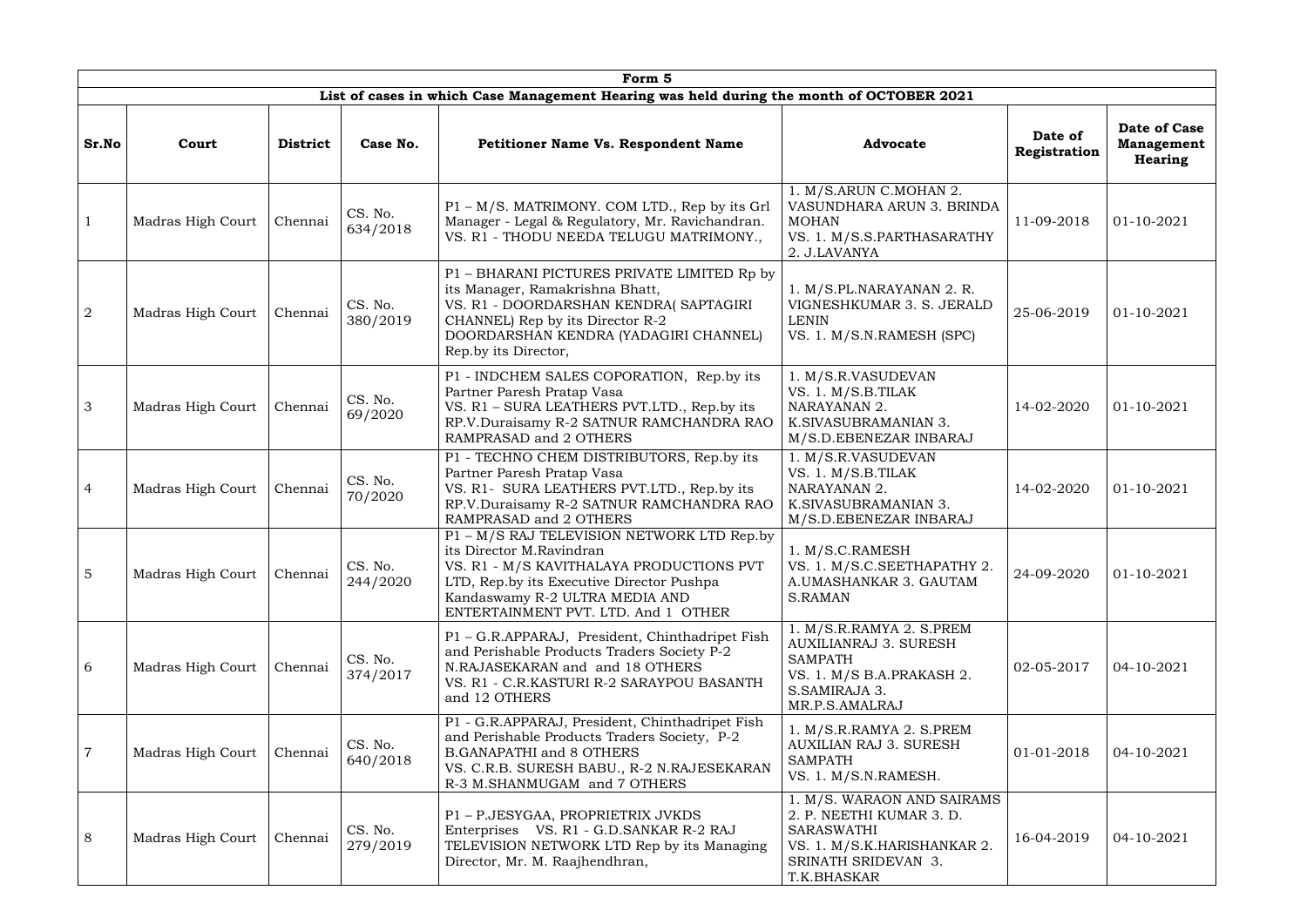|       | Form 5<br>List of cases in which Case Management Hearing was held during the month of OCTOBER 2021 |                 |                                      |                                                                                                                                                                                                              |                                                                                                                                                      |                         |                                                     |  |  |  |  |  |  |
|-------|----------------------------------------------------------------------------------------------------|-----------------|--------------------------------------|--------------------------------------------------------------------------------------------------------------------------------------------------------------------------------------------------------------|------------------------------------------------------------------------------------------------------------------------------------------------------|-------------------------|-----------------------------------------------------|--|--|--|--|--|--|
|       |                                                                                                    |                 |                                      |                                                                                                                                                                                                              |                                                                                                                                                      |                         |                                                     |  |  |  |  |  |  |
| Sr.No | Court                                                                                              | <b>District</b> | Case No.                             | <b>Petitioner Name Vs. Respondent Name</b>                                                                                                                                                                   | <b>Advocate</b>                                                                                                                                      | Date of<br>Registration | Date of Case<br><b>Management</b><br><b>Hearing</b> |  |  |  |  |  |  |
| 9     | Madras High Court                                                                                  | Chennai         | CS. No.<br>626/2019                  | P1-MR.V.SRIGANESH<br>VS. R1 - S.GOPAL R-2 KUMUDHA                                                                                                                                                            | 1. M/S.S.RAMESH 2.<br>R.VENKATARAMAN 3.<br>S.MALARMANNAN<br>VS. 1. G.PALANI 2.<br>R.PADMAPRIYA                                                       | 24-10-2019              | 04-10-2021                                          |  |  |  |  |  |  |
| 10    | Madras High Court                                                                                  | Chennai         | CS. No.<br>718/2019                  | P1 - CAC INSURANCE COMPANY<br>VS. R1 - ROYAL SUNDARAM GENERAL<br>INSURANCE CO.LTD.                                                                                                                           | 1. M/S.ESWAR KUMAR AND<br><b>RAO</b><br>VS.<br>1. M/S.M.B.GOPALAN<br>ASSOCIATES 2.<br>N.VIJAYARAGHAVAN 3.<br>M.B.RAGHAVAN                            | 17-12-2019              | 04-10-2021                                          |  |  |  |  |  |  |
| 11    | Madras High Court                                                                                  | Chennai         | CS. No.<br>301/2018                  | P1 - C.PRAKASH, Propr. of M/s.Sri Kumaran, CD<br>Collection & Electronics<br>VS.<br>R1 - ZEE ENTERTAINMENT ENTERPRISES,<br>Mumbai. R-2 AIPLEX SOFTWARE PVT.LTD.,<br>Bangalore and 5 OTHERS                   | 1. M/S.M.V.SWAROOP 2.<br>H.S.HREDAI 3. V.PRASHANTH<br><b>KIRAN</b><br>VS.<br>1. M/S.RAJESH RAMANATHAN<br>2. S.SRIRAMAN 3. S.DIWAKAR                  | 27-04-2018              | 06-10-2021                                          |  |  |  |  |  |  |
| 12    | Madras High Court                                                                                  | Chennai         | CS. No.<br>565/2019                  | P1 - GLOBAL CONUSMER PRODUCTS PRIVATE<br>LIMITED, Rep.by its Executive Vice President<br>Kamal Kumar Agarwal,<br>VS.<br>R1 - GOLDEN CHOCOLATES PVT.LTD. Rep.by its<br>$M/D$ .                                | 1. PERUMBULAVIL RADHA<br>KRISHNAN 2.<br>S.P.VIJAYARAGAVAN 3. AMINA<br>VS. 1.<br>S.<br>DEVI.N                                                         | 20-09-2019              | 06-10-2021                                          |  |  |  |  |  |  |
| 13    | Madras High Court                                                                                  | Chennai         | $\overline{C}$<br>UW.<br>No.654/2019 | P1 - EMPEE HOTELS LTD., Rep.by its Executive<br>Director, Sheeju Purushotheman<br>VS. R1 - EDELWEISS ASSET RECONSTRUCTION<br>Rep.by its Auth.Sign. R-2 HDFC BANK LTD.<br>Rep.by its Auth.Sign. Egmore Branch | 1. M/S.A.V.ARUN(1035/1994) 2.<br>K.GANESAN 3. P.NANDAKUMAR<br>VS. 1. M/S.S.INDUMATHI RAVI<br>2. N.SHARMILA                                           | 08-11-2019              | 06-10-2021                                          |  |  |  |  |  |  |
| 14    | Madras High Court                                                                                  | Chennai         | CS.<br>No.196/2020                   | P1 - M/S. KALEESUWARI REFINERY PRIVATE<br>LIMITED, Rep. by its Manager (Legal)<br>Mr.A.Saravanan<br>VS. R1 -<br>M/S. ENNAR ENTERPRISES                                                                       | 1. M/S. VIJAYAN<br><b>SUBRAMANIAN 2.</b><br>M.V.BHASKAR 3. A.MURALI<br>VS. 1. M/S.G.RAMJI 2.<br>R.SATHISH KUMAR 3.<br>R.GOPIKA                       | 26-08-2020              | 06-10-2021                                          |  |  |  |  |  |  |
| 15    | Madras High Court                                                                                  | Chennai         | CS. No.<br>8/2014                    | P1 - M/S. APEX LABORATORIES PVT.LTD<br>VS. R1 - SREE SAI VARSHA NUTRITIONS REP.BY<br>ITS PROPRIETOR K.GANGADHAR REDDY R-2<br>VYSHNAVI PHARMA REP.BY ITS PARTNER R-3<br><b>SRI VARI PHARMA</b>                | 1. M/S.R.SATHISH KUMAR 2.<br>G.RAMJI 3. A.K.RAJARAMAN<br>VS. 1.<br>M/S.S.P.VIJAYARAGHAVAN 2.<br>G.THANIGAIVEL 3.<br>S.HARIHARAN                      | 03-01-2014              | 07-10-2021                                          |  |  |  |  |  |  |
| 16    | Madras High Court                                                                                  | Chennai         | CS. No.<br>832/2009                  | $P1 - M/S.MATRIMONY. COM LIMITED$ , rep by its<br>Managing Director Mr.Janakiraman Murugavel<br>VS. R1 - GOOGLE INDIA PVT LTD., R-2 PEOPLE<br>INTERACTIVE PVT.LTD and 3 OTHERS                               | 1. M/S.ARUN C MOHAN 2.<br>VASUNDHARA ARUN 3. BRINDA<br><b>MOHAN</b><br>VS. 1. M/S.POOVAYYA AND CO.<br>2. G.BALASUBRAMANIAN 3.<br>M/S.R.PARTHASARATHY | 16-09-2009              | 08-10-2021                                          |  |  |  |  |  |  |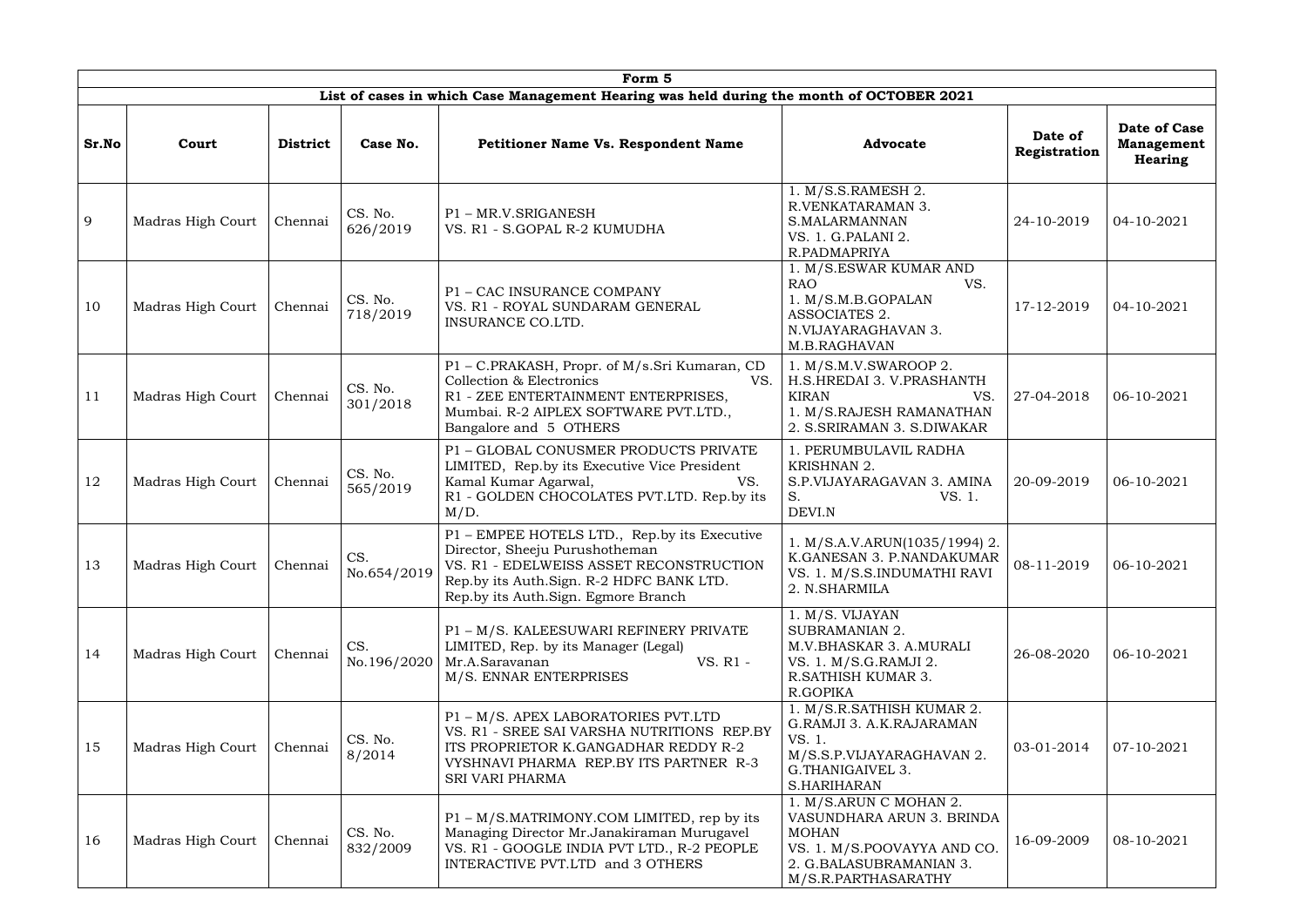|       |                   |                 |                     | Form <sub>5</sub>                                                                                                                                                                                                       |                                                                                                                                                        |                         |                                                     |
|-------|-------------------|-----------------|---------------------|-------------------------------------------------------------------------------------------------------------------------------------------------------------------------------------------------------------------------|--------------------------------------------------------------------------------------------------------------------------------------------------------|-------------------------|-----------------------------------------------------|
|       |                   |                 |                     | List of cases in which Case Management Hearing was held during the month of OCTOBER 2021                                                                                                                                |                                                                                                                                                        |                         |                                                     |
| Sr.No | Court             | <b>District</b> | Case No.            | <b>Petitioner Name Vs. Respondent Name</b>                                                                                                                                                                              | <b>Advocate</b>                                                                                                                                        | Date of<br>Registration | Date of Case<br><b>Management</b><br><b>Hearing</b> |
| 17    | Madras High Court | Chennai         | CS. No.<br>687/2017 | P1 - ASHIQUE EXPORTS PVT.LTD. Rep.by<br>Manager Mr.Biju Sukumaran<br>VS. R1- KOYENCO SOAPS AND DETERGENTS<br>Pvt.Ltd. Rep.by Managing Director. R-2 KOYENCO<br>CONSUMER PRODUCTS Pvt.Ltd., Rep.by<br>Managing Director, | . PERUMBULAVIL<br>RADHAKRISHNAN 2.<br>S.P.VIJAYARAGAVAN 3.<br>G.THANIGAIVEL<br>VS. 1. M/S.ARUN C.MOHAN 2.<br>VASUNDHARA ARUN 3. BRINDA<br><b>MOHAN</b> | 05-09-2017              | 08-10-2021                                          |
| 18    | Madras High Court | Chennai         | CS. No.<br>744/2018 | P1 - HINDUSTAN CLEANENERGY LTD Rep by its<br>Authorised Signatory, Mr. R. Jaya Kumar<br>VS. R1 - ALLCARGO LOGISTICS LTD                                                                                                 | 1. M/S. RAJ KUMAR JHABAKH<br>2. PREETI MOHAN 3. S.<br><b>SREESH</b><br>VS. 1. M/S.PUSHPA MENON 2.<br><b>VIVEK MENON</b>                                | 01-11-2018              | 08-10-2021                                          |
| 19    | Madras High Court | Chennai         | CS. No.<br>381/2019 | P1 - BHARANI PICTURES PRIVATE LIMITED Rep<br>by its Manager, Ramakrishnan Bhatt<br>VS. R1 - SRI VENKATESWARABAKTHI CHANNEL                                                                                              | 1. M/S.PL.NARAYANAN 2. R.<br>VIGNESHKUMAR 3. S. JERALD<br><b>LENIN</b><br>VS. 1. M/S.ARUN C.MOHAN 2.<br>VASUNDHARA ARUN 3. BRINDA<br><b>MOHAN</b>      | 25-06-2019              | 08-10-2021                                          |
| 20    | Madras High Court | Chennai         | CS. No.<br>305/2020 | P1 - DHANAVILAS MADRAS SNUFF COMPANY,<br>Rep. by its Partner K.Poongodi.<br>VS. R1 - MURUGAVILAS TIRUPUR SNUFF CO.                                                                                                      | 1. M/S.C.DANIEL 2. GLADYS<br>DANIEL 3. V.REVATHY<br>VS. 1. M/S.RAJESH<br>RAMANATHAN 2. R.BASKAR 3.<br><b>N.SATHISH KUMAR</b>                           | 06-11-2020              | 08-10-2021                                          |
| 21    | Madras High Court | Chennai         | CS. No.<br>614/1998 | P1 - APEX LABORATORIES PVT. LTD<br>VS. R1 - APEX FORMULATIONS PVT.LTD                                                                                                                                                   | 1. MR.R.SATHISHKUMAR<br>VS. 1. M/S.BRINDA MOHAN 2.<br>K.MUGUNTHAN 3. S.DIWAKAR                                                                         |                         | 20-10-2021                                          |
| 22    | Madras High Court | Chennai         | CS. No.<br>369/2015 | VS. R1 -<br>P1 - T.RAJENDAR<br>NANDAGOPAL R-2 LAKSHMAN R-3 D.IMAN<br>SOUND FACTORY and 4 OTHERS                                                                                                                         | 1. M/S.WARAON AND SAI RAMS<br>VS. 1. M/S.R.BHARANIDHARAN<br>2. S.BALASUBRAMANIAN 3.<br>R.KARUNAKARAN                                                   | 28-04-2015              | 20-10-2021                                          |
| 23    | Madras High Court | Chennai         | CS. No.<br>76/2020  | P1 -LIFESTYLE INTERNATIONAL PVT.LTD, Rep.by<br>its Auth.Sign.K.Ravi P-2 RNA INTELLECTUAL<br>PROPERTY LTD.<br>VS. R1 -<br>AIDA HOME CENTER, Kerala.                                                                      | M/S.ARUN C.MOHAN<br>VASUNDHARA ARUN BRINDA<br>VS.<br><b>MOHAN</b><br>1. M/S.SRICHARAN<br>RANGARAJAN 2.<br>K.GOWTHAMKUMAR 3.<br>SHOBANA KOMAL           | 19-02-2020              | 20-10-2021                                          |
| 24    | Madras High Court | Chennai         | CS. No.<br>397/2017 | P1 – M/S.YASIN IMPEX INDIA PVT.LTD. Rep.by its<br>Genl.Manager N.Mohamed Rafeek<br>VS. R1 - M/S.RAJA AGENCIES, R-2 M/S.BALAJI<br>ALLIAZ GENERAL Insurance Company Ltd.,                                                 | 1. M/S.NARMADHA SAMPATH<br>2. N.GANESHKUMAR<br>VS. 1. M/S.S.VASUDEVAN 2.<br>K.KRISHNASWAMY 3.<br>M/S.M.B.GOPALAN<br><b>ASSOCIATES</b>                  | 02-06-2017              | 22-10-2021                                          |
| 25    | Madras High Court | Chennai         | CS. No.<br>950/2017 | P1 - M/S IL & FS FINANCIAL SERVICES Ltd,<br>VS. R1- M/S.IND BARATH THERMAL POWER Ltd.,                                                                                                                                  | 1. M/S.MENON 2. KARTHIK 3.<br><b>MUKUNDAN</b>                                                                                                          | 14-11-2017              | 22-10-2021                                          |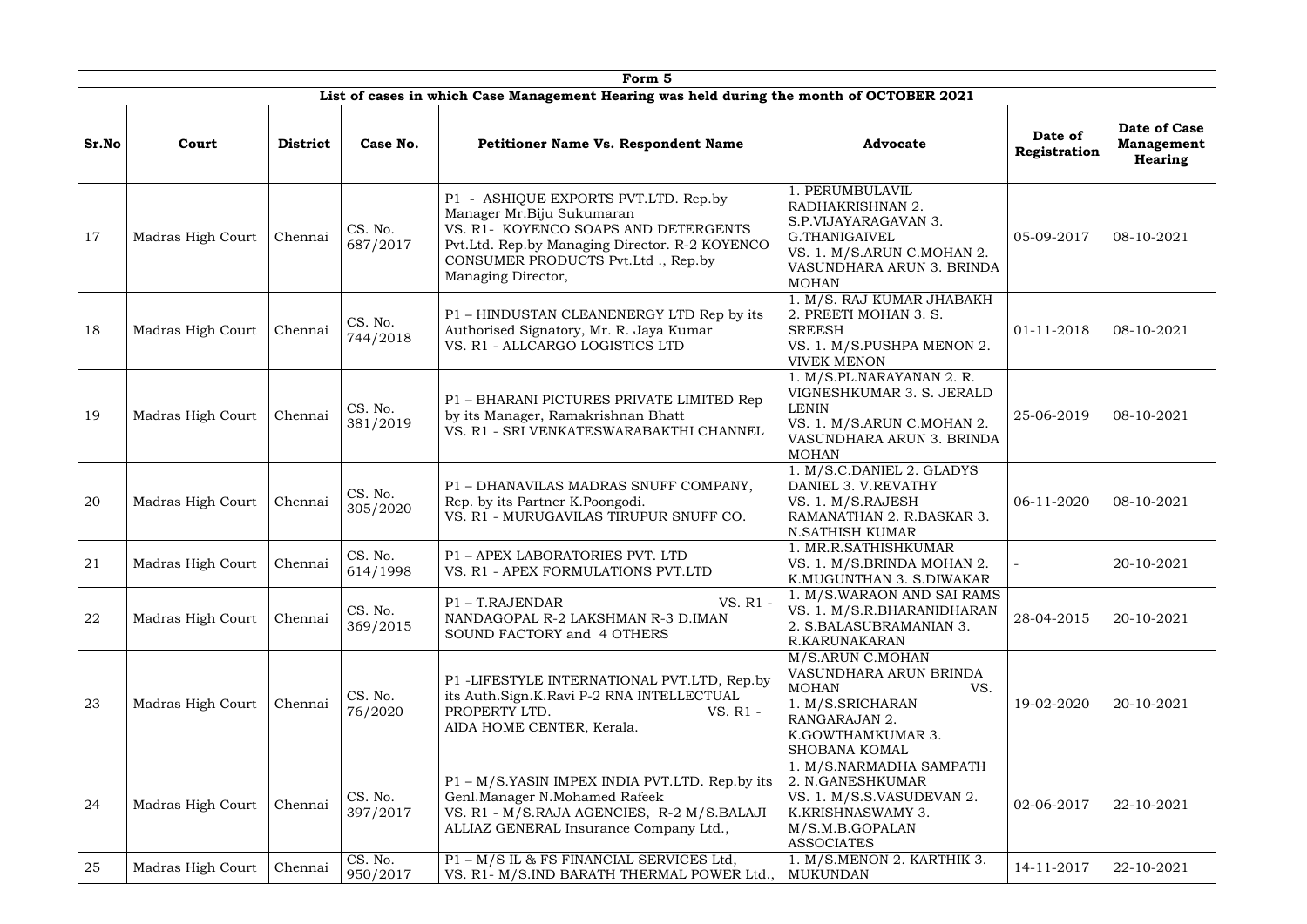|       |                   |                 |                     | Form 5                                                                                                                                                                                                                                                                  |                                                                                                                                       |                         |                                              |
|-------|-------------------|-----------------|---------------------|-------------------------------------------------------------------------------------------------------------------------------------------------------------------------------------------------------------------------------------------------------------------------|---------------------------------------------------------------------------------------------------------------------------------------|-------------------------|----------------------------------------------|
|       |                   |                 |                     | List of cases in which Case Management Hearing was held during the month of OCTOBER 2021                                                                                                                                                                                |                                                                                                                                       |                         |                                              |
| Sr.No | Court             | <b>District</b> | Case No.            | <b>Petitioner Name Vs. Respondent Name</b>                                                                                                                                                                                                                              | <b>Advocate</b>                                                                                                                       | Date of<br>Registration | Date of Case<br><b>Management</b><br>Hearing |
|       |                   |                 |                     | R-2 M/S. IND BARATH POWER INFRA Ltd., and 4<br><b>OTHERS</b>                                                                                                                                                                                                            | VS. 1. M/S.AAV PARTNERS 2.<br>A.ABDUL HAMEED 3.<br>M/S.V.VISWANATHAN                                                                  |                         |                                              |
| 26    | Madras High Court | Chennai         | CS. No.<br>265/2019 | P1 - HYUNDAI MERCHANT MARINE INDIA PVT<br>LTD, REP BY ITS AUTHORISED SIGN, MR.T.<br>CHANDRABHANU<br>VS. R1<br>- CALYX CONTAINER TERMINAL PVT LTD, REP<br>BY ITS DIRECTOR R-2 HEADWIN EXIM PVT LTD,<br>Rep by its Director and 4 OTHERS                                  | 1. M/S.DEEPIKA MURALI 2.<br>KARTHIK SUNDARAM 3. ASWINI<br>VS. 1. M/S. BIJAI SUNDAR 2.<br>DR. R. SUNITHA SUNDAR                        | 10-04-2019              | 22-10-2021                                   |
| 27    | Madras High Court | Chennai         | CS. No.<br>579/2019 | P1 - THE MADRAS SILKS INDIA PVT LIMITED,<br>Rep.by its Director (Projects) PA.Ravindhiran<br>VS. R1 - THE NEW INDIA ASSURANCE CO. LTD.<br>Rep.by its Senior Divisional Manager                                                                                          | 1. M/S.N.P.VIJAY KUMAR 2.<br>R.PRADEEP<br>VS. 1. M/S.S.R.SUNDAR 2.<br>A.S.SUBRAMANIAN 3.<br>P.SURESH SRINIVASAN                       | 25-09-2019              | 22-10-2021                                   |
| 28    | Madras High Court | Chennai         | CS. No.<br>667/2019 | P1- KALEESUWARI REFINERY PVT LTD, REP.BY<br>ITS MANAGER (LEGAL) Mr.A.Saravanan<br>VS. R1 - M/S. N.RANGA RAO AND SONS PVT<br>LTD.,                                                                                                                                       | 1. M/S.VIJAYAN SUBRAMANIAN<br>2. M.V.BHASKAR 3. A.MURALI<br>VS. 1. M/S.RAJESH<br>RAMANATHAN 2. S.SRIRAMAN<br>3. S.DIWAKAR-            | 22-11-2019              | 22-10-2021                                   |
| 29    | Madras High Court | Chennai         | CS. No.<br>62/2020  | P1 - M/S.A.T.M.CONSTRUCTIONS (P)LTD., Rep.by<br>its Director Faiz Mohammed<br>VS. R1 - M/S.BHARATH PETROLEUM<br>CORPORATION LTD, Rep.by its Senior Manager-<br>Legal (South) R-2 M/S.BHARATH PETROLEUM<br>CORPN.LTD. Rep.by its Teritory Manager (Retail)               | 1. M/S.R.BALACHANDERAN 2.<br>V.JAYAPRAKASH 3. V.TAMIZH<br><b>SELVAN</b><br>VS. 1.<br>M/S.S.RAMASUBRAMANIAM &<br><b>ASSOCIATES</b>     | 12-02-2020              | 22-10-2021                                   |
| 30    | Madras High Court | Chennai         | CS. No.<br>110/2019 | P1 - AUDITBOT INC Rep by its Power Agent, Mr.<br>Veerashivaaji P-2 VEERASHIVAAJI<br>VS. R1 - TOGGLENOW SOFTWARE SOLUTIONS<br>PVT LTD R-2 RAGHU BODU R-3 CLEMATIS<br>TECHNOLOGY SOLUTIONS INDIA PVT LTD                                                                  | 1. M/S. ARUN C.MOHAN<br>VS. 1.<br>M/S.E.SANTHANALAKSHMI 2.<br>K.ARUNA 3. M.ARJUN                                                      | 05-02-2019              | 25-10-2021                                   |
| 31    | Madras High Court | Chennai         | CS. No.<br>116/2019 | P1 - FIVE STAR FILMS PVT LTD Rep by its<br>Director, Mrs.K. Kalaiselvi<br>VS. R1 - SRI THENANDAL FILMS Rep by its<br>Proprietor, Mr. Ramasamy Narayanan Alias Murali<br>R-2 ATLEE ALIAS ARUNKUMAR R-3 SATHYA<br>MOVIES Rep by its Managing Partner, Mrs.V.<br>Rajammal. | 1. M/S.R.SATHISH KUMAR 2.<br>K.BALAJI 3.<br>M.CHANDRASEKARAN<br>VS. 1.M/S.BFS LEGAL 2.<br>P.V.BALASUBRAMANIAM 3.<br>K.M.AASIM SHEHZAD | 05-02-2019              | 25-10-2021                                   |
| 32    | Madras High Court | Chennai         | CS. No.<br>342/2020 | P1 - SONY MUSIC ENTERTAINMENT INDIA PVT.<br>LTD.<br>VS. R1 - JVKDS<br>ENTERPRISES Re.by its Propx. M/s.P.Jesygaa R-2<br>ARUL TV R-3 KAVIN TV and 4 OTHERS                                                                                                               | 1. M/S.ABISHEK JENASENAN<br>2. APARAJITHA VISHWANATH<br>VS. 1. M/S.WARAON & SAI<br>RAMS 2. P.NEETHI KUMAR                             | 02-12-2020              | 25-10-2021                                   |
| 33    | Madras High Court | Chennai         | CS. No.<br>534/2016 | P1-P.SELVAMANI, P-2 PALANI COTTON<br>FABRICS rep.by its Managing Partner P.Selvamani<br>VS. R1 - M/S.SYED IBRAHIM SON R-2 K.S.SAYED                                                                                                                                     | 1. M/S.ARUN C MOHAN 2.<br>VASUNDHARA ARUN 3.<br><b>BRINDHA MOHAN</b>                                                                  | 10-08-2016              | 26-10-2021                                   |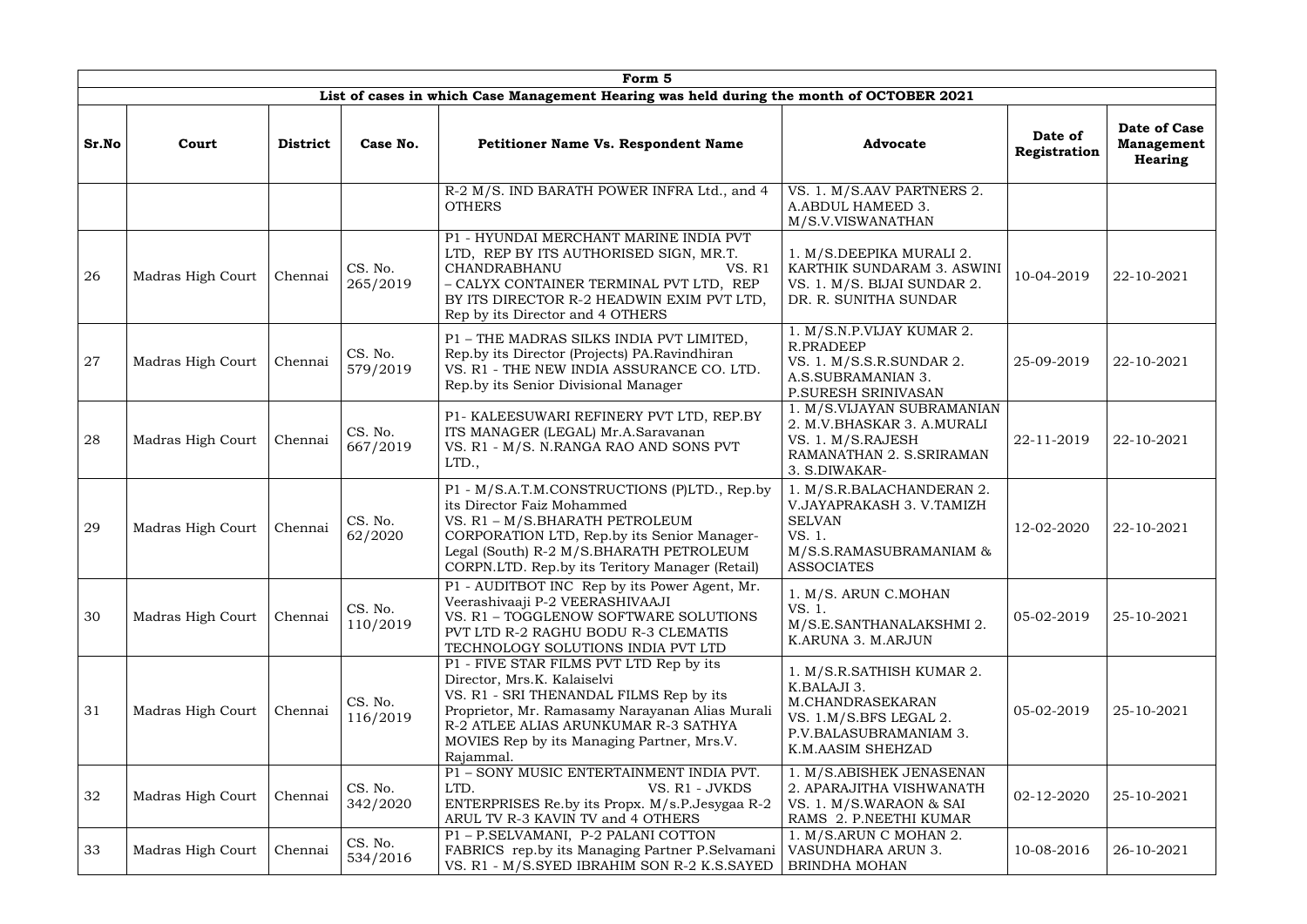|       |                   |                 |                     | Form 5                                                                                                                                                                                                                          |                                                                                                                                                  |                         |                                                     |
|-------|-------------------|-----------------|---------------------|---------------------------------------------------------------------------------------------------------------------------------------------------------------------------------------------------------------------------------|--------------------------------------------------------------------------------------------------------------------------------------------------|-------------------------|-----------------------------------------------------|
|       |                   |                 |                     | List of cases in which Case Management Hearing was held during the month of OCTOBER 2021                                                                                                                                        |                                                                                                                                                  |                         |                                                     |
| Sr.No | Court             | <b>District</b> | Case No.            | <b>Petitioner Name Vs. Respondent Name</b>                                                                                                                                                                                      | <b>Advocate</b>                                                                                                                                  | Date of<br>Registration | Date of Case<br><b>Management</b><br><b>Hearing</b> |
|       |                   |                 |                     | IBRAHIM R-3 K.S.SAMSUDEEN                                                                                                                                                                                                       | VS. 1.<br>M/S.S.THIRUVENKATASWAMY<br>2. D.PRABHU MUKUNTH<br><b>ARUNKUMAR</b>                                                                     |                         |                                                     |
| 34    | Madras High Court | Chennai         | CS. No.<br>262/2019 | P1 – MAHALAXMI AND SONS Rep by its Managing<br>partner R. Sumer Chand Bafna<br>VS. R1 - PHOTON KATHAAS PRO PVT LTD Rep by<br>its Directors R-2 VENKATARAMANAN Director,<br>Photon Kathaas Production Pvt Ltd and 3 OTHERS       | 1. M/S.ARUNA GANESH 2. N.<br>NAGARAJAN 3. S. VARUN<br><b>BAFNA</b><br>VS.<br>1. M/S.AAV PARTNERS                                                 | 09-04-2019              | 26-10-2021                                          |
| 35    | Madras High Court | Chennai         | CS. No.<br>79/2011  | P1 -AL ZAHARA PETROCHEMICALS LLC<br>VS. R1 - M/S.LUBECON PETRO PRODUCTS PVT                                                                                                                                                     | 1. MR.A.GANESH, LLC A LTD<br>VS. 1. M/S.R.C.PAUL<br>KANAGARAJ 2.<br>K.SENDHILNATHAN 3.<br>SOUNDER VIJAY ARUL RAM                                 | 02-02-2011              | 26-10-2021                                          |
| 36    | Madras High Court | Chennai         | CS. No.<br>822/2013 | P1 - UNIMED TECHNOLOGIES LTD, REP BY ITS<br>CONSTITUTED ATTORNEY MR SRIKANT NAHATA<br>P-2 SUN PHARMACEUTICAL INDUSTRIES P-3<br>SUN PHARMACEUTICAL MEDICAL LTD<br>VS. R1 - CADILA HEALTHCARE LTD R-2 ZYDUS<br>HEALTHCARE LIMITED | 1. M/S.ARUN.C.MOHAN 2.<br>BRINDA MOHAN 3. S.SUBA<br><b>SHINY</b><br>VS.<br>1. M/S.C.DANIEL 2. GLADYS<br><b>DANIEL</b>                            | 28-11-2013              | 26-10-2021                                          |
| 37    | Madras High Court | Chennai         | CS. No.<br>857/2015 | P1 - SHREE MAHALAXMI ENTERPRISES, Rep.by<br>uts Jt.Managing partner Yashumathi H.Doshi<br>VS. R1 - CASA GRANDE PVT.LTD.                                                                                                         | 1. M/S.P.J.GEORGE 2. JACOB<br>KURIAN 3. NAJEEB USMAN<br><b>KHAN</b><br>VS. 1.<br>M/S.R.PARTHASARATHY 2.<br>RAHUL BALAJI 3. MADHAN<br><b>BABU</b> | 15-10-2015              | 26-10-2021                                          |
| 38    | Madras High Court | Chennai         | CS. No.<br>960/2015 | P1 - MAHESH B.GOR AND ANOTHER P-2<br>S.KAMAKOTTI, REP. BY POA MR.MAHESH<br>VS. R1 - FAIRDEAL SUPPLIES LIMITED REP. BY<br>MANAGING DIRECTOR                                                                                      | 1. M/S.SIVALINGA KESAVAN 2.<br>Y.RAJEEVI 3. D.MURUGAN<br>VS. 1. M/S.K.VASUKI 2.<br><b>J.KUMARAN</b>                                              | 17-12-2015              | 26-10-2021                                          |
| 39    | Madras High Court | Chennai         | CS. No.<br>759/2007 | P1-T.T.KRISHNAMACHARI & COREP BY ITS<br>PARTNER MR.T.T.RAGHUNATHAN P-2<br>T.T.K.HEALTHCARE LTD REP BY ITS DIRECTOR<br>MR.K.VAIDYANATHAN<br>VS. R1 -GODREJ AGROVET LIMITED                                                       | 1. M/S BRINDA MOHAN 2.<br>K.MUGUNTHAN<br>VS. 1. M/S RAHUL BALAJI                                                                                 | 28-08-2007              | 27-10-2021                                          |
| 40    | Madras High Court | Chennai         | CS. No.<br>407/2008 | P1 - B KISHORE JAIN TRADING AS KHAZANA<br>JEWELLERY<br>VS. R1 -<br>LAKSHMI GOLD KHAZAANAA REP BY ITS<br>PROPRIETOR MR. NANJUNDI                                                                                                 | 1. M/S. BRINDA MOHAN<br>VS. 1. M/S K.HARIHARAN 2.<br>R.THIRUPURASUNDARI                                                                          | 16-04-2008              | 27-10-2021                                          |
| 41    | Madras High Court | Chennai         | CS. No.<br>453/2012 | P1 - M/S.K.A.S.ZAINULABDIN & CO. REP.BY<br>PARTNER M.K.SALEEM<br>VS. R1 - P. MANICKA CHETTIAR R-2<br>P.M.PURUGESWARAN and 2 OTHERS                                                                                              | 1. M/S.BRINDA MOHAN 2.<br>S.SUBA SHINY 3.<br>N.KARTHIKEYAN<br>VS. 1. M/S.MURTHI & VASAN 2.<br>M/S.K.V.SUBRAMANIAN ASSO                           | 13-07-2012              | 27-10-2021                                          |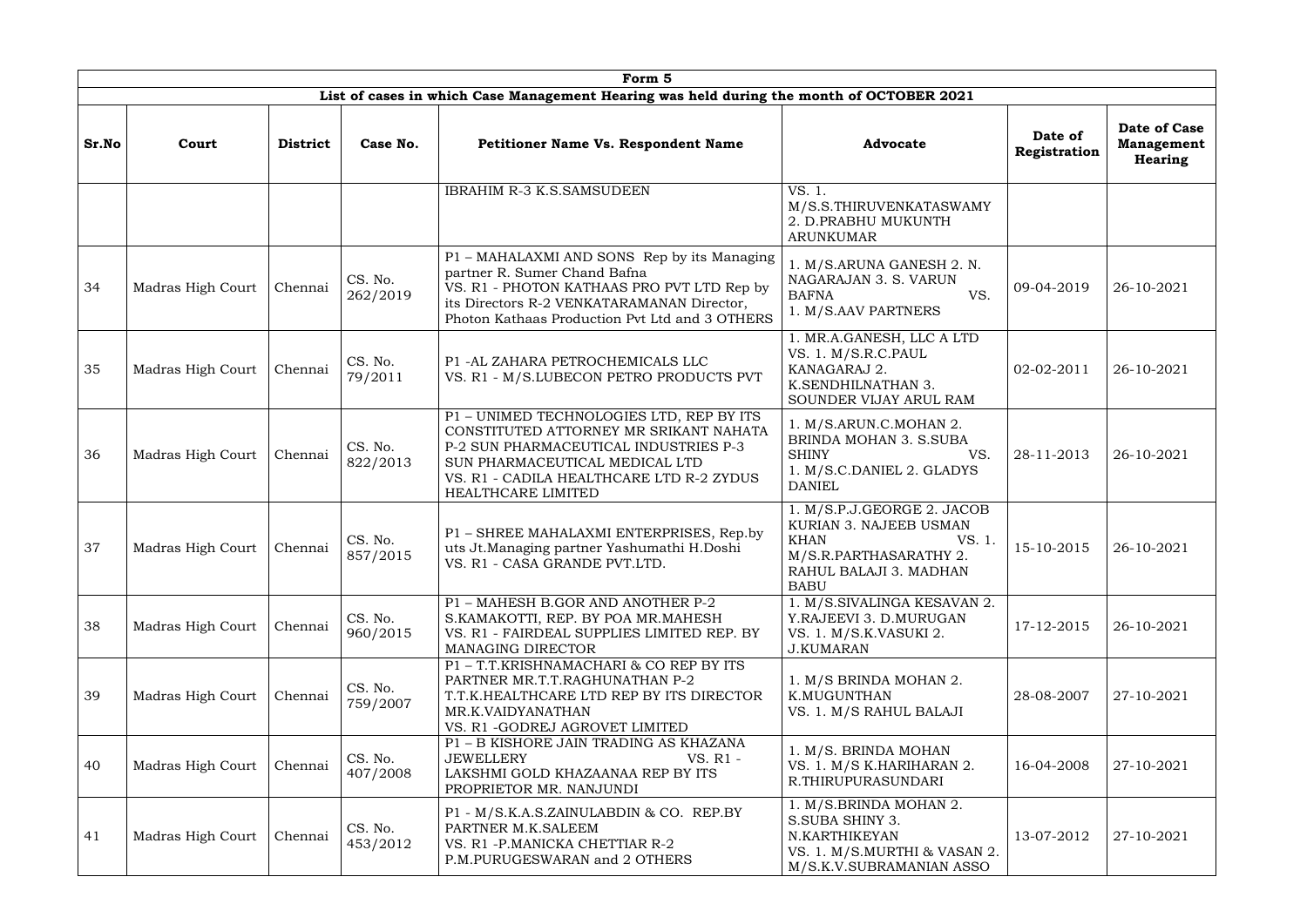|       |                              |                 |                     | Form 5                                                                                                                                                                                                                                                |                                                                                                                                                                 |                         |                                              |
|-------|------------------------------|-----------------|---------------------|-------------------------------------------------------------------------------------------------------------------------------------------------------------------------------------------------------------------------------------------------------|-----------------------------------------------------------------------------------------------------------------------------------------------------------------|-------------------------|----------------------------------------------|
|       |                              |                 |                     | List of cases in which Case Management Hearing was held during the month of OCTOBER 2021                                                                                                                                                              |                                                                                                                                                                 |                         |                                              |
| Sr.No | Court                        | <b>District</b> | Case No.            | Petitioner Name Vs. Respondent Name                                                                                                                                                                                                                   | <b>Advocate</b>                                                                                                                                                 | Date of<br>Registration | Date of Case<br><b>Management</b><br>Hearing |
|       |                              |                 |                     |                                                                                                                                                                                                                                                       | 3. M.A.ABDUL WAHAB                                                                                                                                              |                         |                                              |
| 42    | Madras High Court            | Chennai         | CS. No.<br>759/2018 | P1 - MAHA LEARNING EDUCATION PVT LTD Rep<br>by is Managing Director, Mrs. Krishnaveni Kannan<br>VS. R1 - MAHA LEARNING TAB INDIA Rep by its<br>Partners, Mr. Mahesh Verma and Mrs. Deepti<br>Verma. R-2 MAHESH VERMA R-3 DEEPTI VERMA<br>and 5 OTHERS | 1. M/S.N.P.VIJAY KUMAR<br>VS. 1.<br>M/S.M.NAVANEETHAKRISHNAN<br>2. M/S.R.VENKATESH 3.<br>M.BALAJI                                                               | 12-11-2018              | 27-10-2021                                   |
| 43    | Madras High Court            | Chennai         | CS. No.<br>75/2021  | P1 - M/S MRF LTD, Rep.by Senior Manager-Sales<br>Planning Mr. George Samuel<br>VS. R1 - POWERMAX RUBBER FACTORY R-2<br>POWERMAX TYRE,                                                                                                                 | 1. M/S.MADHAN BABU<br>VS. 1. MR.G.N.SHUGUMAR 2.<br>T.K.RAJESH 3. S.RAMESH                                                                                       | 25-02-2021              | 28-10-2021                                   |
| 44    | Madras High Court            | Chennai         | CS. No.<br>98/2013  | P1 - M/S. ALPHA COMMERCIALS<br>VS. R1 -MR.A.M.FAROOK R-2 M/S.A.K.R.<br>VIJAYPAAR LTD REP.BY MRS. M.D<br>MR.A.M.FAROOK and 4 OTHERS                                                                                                                    | 1. M/S.T.DHANASEKARAN 2.<br><b>A.AGILESH</b><br>VS. 1. M/S.K.SAKTHIVEL 2.<br>S.VIJAYAKUMAR 3.<br>P.GAJENDRA BABU                                                | 19-02-2013              | 28-10-2021                                   |
| 45    | Madras High Court            | Chennai         | CS. No.<br>535/2013 | P1 - M/S. WALDEMAR LINK GMBH AND CO.<br>REP.BY ITS POWER AGENT MR.ARAVINDAN P-2<br>M/S. WALDEMAR LINK INDIA P.LTD<br>VS. R1 - HOSPITAL EQUIPMENT CORPORATION<br>REP.BY ITS MANAGING DIRECTOR K.GIRIBALAN<br>R-2 K.GIRIBALAN R-3 RADHA GIRIBALAN       | 1. J.SIVANANDARAAJ 2.<br>KOCHHAR AND CO 3.<br>V.SANKARANARAYANNA<br>VS. 1.<br>M/S.S.GOPALAKRISHNAN 2.<br>S.JEROME 3. P.ANANDA RAO                               | 06-08-2013              | 28-10-2021                                   |
| 46    | Chennai<br>Madras High Court |                 | CS. No.<br>635/2019 | P1 - K.GIRIBALAN, BBC Homes P-2 RADHA<br><b>GIRIBALAN</b><br>VS. $R1 -$<br>M/S.WALDEMAR LINK INDIA PVT.LTD. Rep.by its<br>Aravindan M/D.                                                                                                              | 1. M/S.S.GOPALAKRISHNAN 2.<br><b>G.VENKATESWARAN 3.</b><br><b>S.JEROME</b><br>VS. 1.<br>M/S.V.SANKARANARAYANAN 2.<br>P.V.SABARIDAS 3. N.SENTHIL<br><b>KUMAR</b> | 01-11-2019              | 28-10-2021                                   |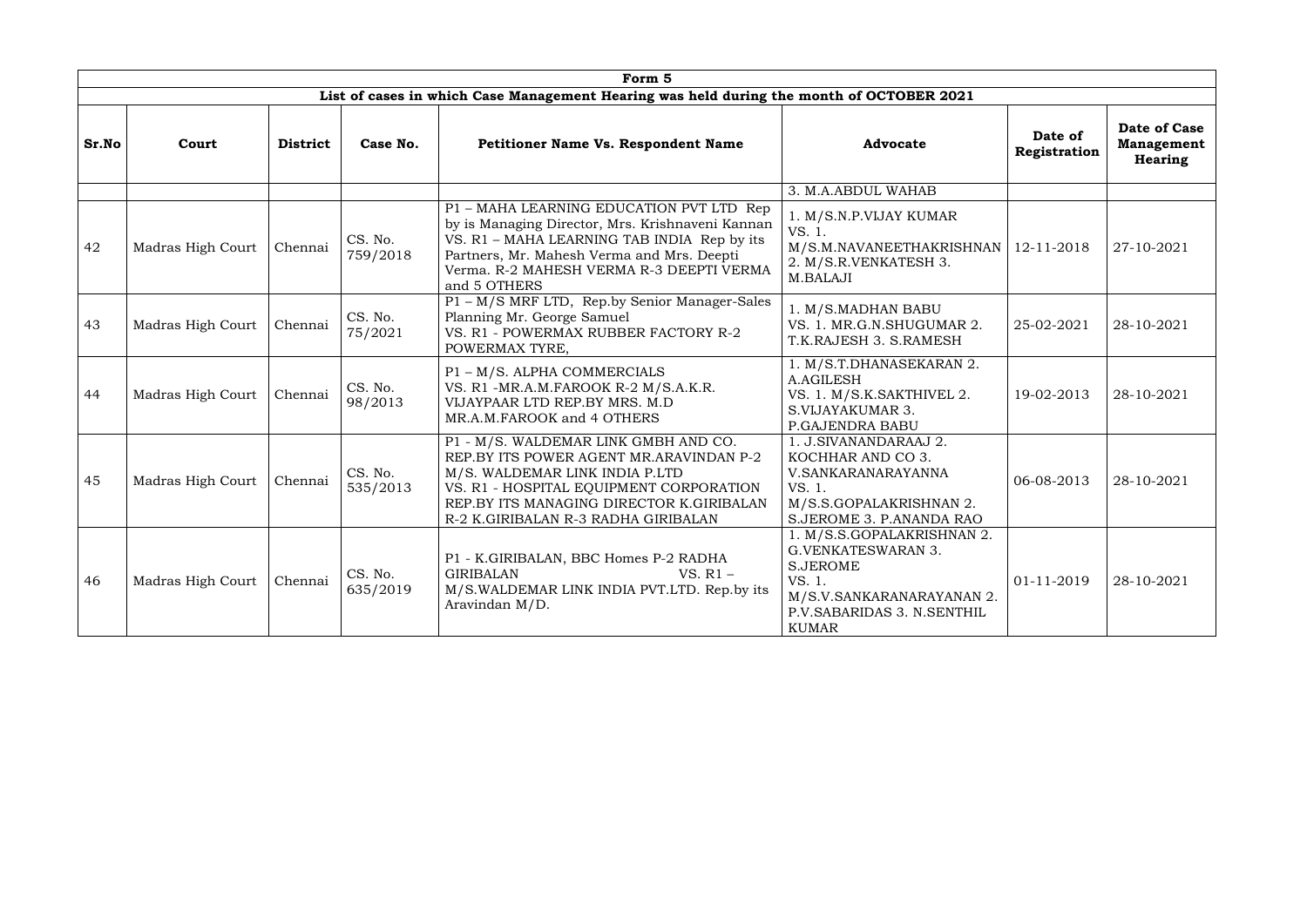|                | Form 6               |         |                                      |                                                                                                                                                                                                                                |                                                                                                                                                             |                             |                                                                                                                                           |  |                                                                                  |                                   |                                                                                              |                       |  |
|----------------|----------------------|---------|--------------------------------------|--------------------------------------------------------------------------------------------------------------------------------------------------------------------------------------------------------------------------------|-------------------------------------------------------------------------------------------------------------------------------------------------------------|-----------------------------|-------------------------------------------------------------------------------------------------------------------------------------------|--|----------------------------------------------------------------------------------|-----------------------------------|----------------------------------------------------------------------------------------------|-----------------------|--|
|                |                      |         |                                      | Contested commercial cases disposed during the month of OCTOBER 2021                                                                                                                                                           |                                                                                                                                                             |                             |                                                                                                                                           |  |                                                                                  |                                   |                                                                                              |                       |  |
| Sr.No          | Court                |         | District   Case No.                  | Petitioner Name Vs. Respondent Name                                                                                                                                                                                            | <b>Advocate</b>                                                                                                                                             | Date of<br>Registr<br>ation | Whether<br>Urgent<br><b>Relief</b> was<br>sought and<br>Pre-<br>Institution<br>n<br><b>Mediation</b><br>did not take<br>place<br>(Yes/No) |  | <b>Nature of</b><br>Date of Days for Disposal<br>disposal (Conteste<br>d/Settled | Date of<br>execution<br>of decree | <b>Number</b><br>of days<br>for<br>executio<br>n of<br>decree<br>from<br>date of<br>decision | Act<br><b>Section</b> |  |
|                | Madras High<br>Court |         | CS.                                  | P1 – MR.M.ANEES AHMED Rep.by its Propr.<br>M/s.Ambur Star Briyani VS. R1 -<br>B.FIRDOUS AHMED Sole Propr. Star Ambur<br>Chennai 694/2019 Briyani, Anna Nagar West Extn. R-2<br>B.FIRDOUS AHMED, Kilpauk and 5<br><b>OTHERS</b> | 1. M/S.VIJAYAN<br>SUBRAMANIAN 2.<br>M.V.BHASKAR 3.<br>A.MURALI<br>VS.                                                                                       | $04 - 12$<br>2019           | $01 - 10 -$<br>2021                                                                                                                       |  | Dismissed<br>with<br>liberty                                                     |                                   |                                                                                              |                       |  |
| $\overline{2}$ | Madras High<br>Court |         | CS.                                  | P1 - M/S DREAM WARRIOR PICTURES<br>Rep.by its Partner S.R.Prabhu<br>Chennai $310/2020$ VS. R1 - M/S.STRAIGHT LINE CINEMAS<br>Rep.by its Propr. Sudhir V.K.                                                                     | 1.DR.S.S.SWAMINATHA<br>N 2. RA.SRIVIDHYA 3.<br>P.M.VIJAYAKUMAR<br>VS. 1. MR.STANLEY<br>JOHN 2.<br>M/S.MOHAMMED<br><b>SIYAD</b>                              | $09-11-$<br>2020            | $01 - 10 -$<br>2021                                                                                                                       |  | Allowed<br>with Cost                                                             |                                   |                                                                                              |                       |  |
| 3              | Madras High<br>Court | Chennai | CS.                                  | $ P1 - S.V.S.OIL MILLS, REP.BY ITS$<br>PARTNER, S.V.CHANDRAPANDIAN<br>19/2003 VS. R1 - .M/S.S.V.N.AGRO REFINERIES R-<br>2 S.V.NATESAN                                                                                          | . M/S.GLADYS<br><b>DANIEL</b><br>VS. 1.<br>T.N.RAJAGOPALAN 2.<br>P.C.N.RAGUPATHY 3.<br>N.R.SRINATH                                                          | $09-01-$<br>2003            | $04 - 10 -$<br>2021                                                                                                                       |  | Decreed                                                                          |                                   |                                                                                              |                       |  |
| $\overline{4}$ | Madras High<br>Court |         | CS.<br>$ $ Chennai $ _{236/2007}$ '  | P1 - HEALTH AND GLOW PVT, LTD.,<br><b>REP.BY ITS AUTHORIZED SIGNATORY</b><br>VS. R1- DHIREN KRISHNA PAUL R-2 DR<br>PBS HEALTH AND GLOW CLINIC, PVT.,<br>LTD.                                                                   | 1. M/S PRAVIN ANAND<br>2. BINNY KALRA 3.<br><b>G.K.MUTHU KUMAR</b><br>VS. 1. M/S MAHA<br>ASSOCIATES 2.<br>R.SUBRAMANIAM 3.<br><b>S.RAVEKUMAR</b>            | $23 - 03 -$<br>2007         | $04-10-$<br>2021                                                                                                                          |  | Decreed                                                                          |                                   |                                                                                              |                       |  |
| 5              | Madras High<br>Court |         | CS.<br>$ \text{Chennai} _{389/2011}$ | P1 - TIDEL PARK LIMITED., REP. BY ITS<br>MANAGING DIRECTOR<br>VS. R1 - M/S.ARKAY ENERGY<br>(RAMESWARAM) LIMITED R-2 M/S.IND-<br>BHARATH POWER INFRA LIMITED                                                                    | 1. M/S.KING AND<br>PARTRIDGE<br>VS. 1. M/S.ANIRUDH<br>KRISHNAN 2.<br><b>KEERTHIKIRAN 3.</b><br>CHELLA VISALAKSHI                                            | $06 - 06 -$<br>2011         | $20 - 10 -$<br>2021                                                                                                                       |  | Decreed                                                                          |                                   |                                                                                              |                       |  |
| 6              | Madras High<br>Court |         | CS.<br>$ $ Chennai $ _{506/2019}$ '  | P1-MR.C. RATHNAM P-2 REZOO JAMES<br>JOSEPH and 2 OTHERS<br>VS. R1 - GREEN AVENUE HOMES AND<br>GARDENS, Rep.by its Propr.D.Dhinakaran<br>R-2 SUBASH CHAND JAIN and 6 OTHERS                                                     | 1. M/S. S.S. RAJESH 2.<br><b>UMAMAHESWARI</b><br>GANESH 3. M.S.VINCY<br><b>PRISCILLA</b><br>VS. 1. M/S.SANGAR<br>MURALI 2.<br>E.C.RAMESH 3.<br>E.INDHUMATHI | $27 - 08 -$<br>2019         | $20-10-$<br>2021                                                                                                                          |  | Allowed<br>with Cost                                                             |                                   |                                                                                              |                       |  |
| $\overline{7}$ | Madras High<br>Court |         | CS.                                  | P1 - MS.ETRENITY DEVELOPERS PVT.<br>$ $ Chennai $ _{664/2019}$ LTD, REP. HEREIN BY MR.AVINASH                                                                                                                                  | 1. M/S.A.GUNASEELAN<br>$ 2.$ K.RAM KUMAR                                                                                                                    | $20 - 11 -$<br>2019         | $21 - 10 -$<br>2021                                                                                                                       |  | Dismissed<br>with Cost                                                           |                                   |                                                                                              |                       |  |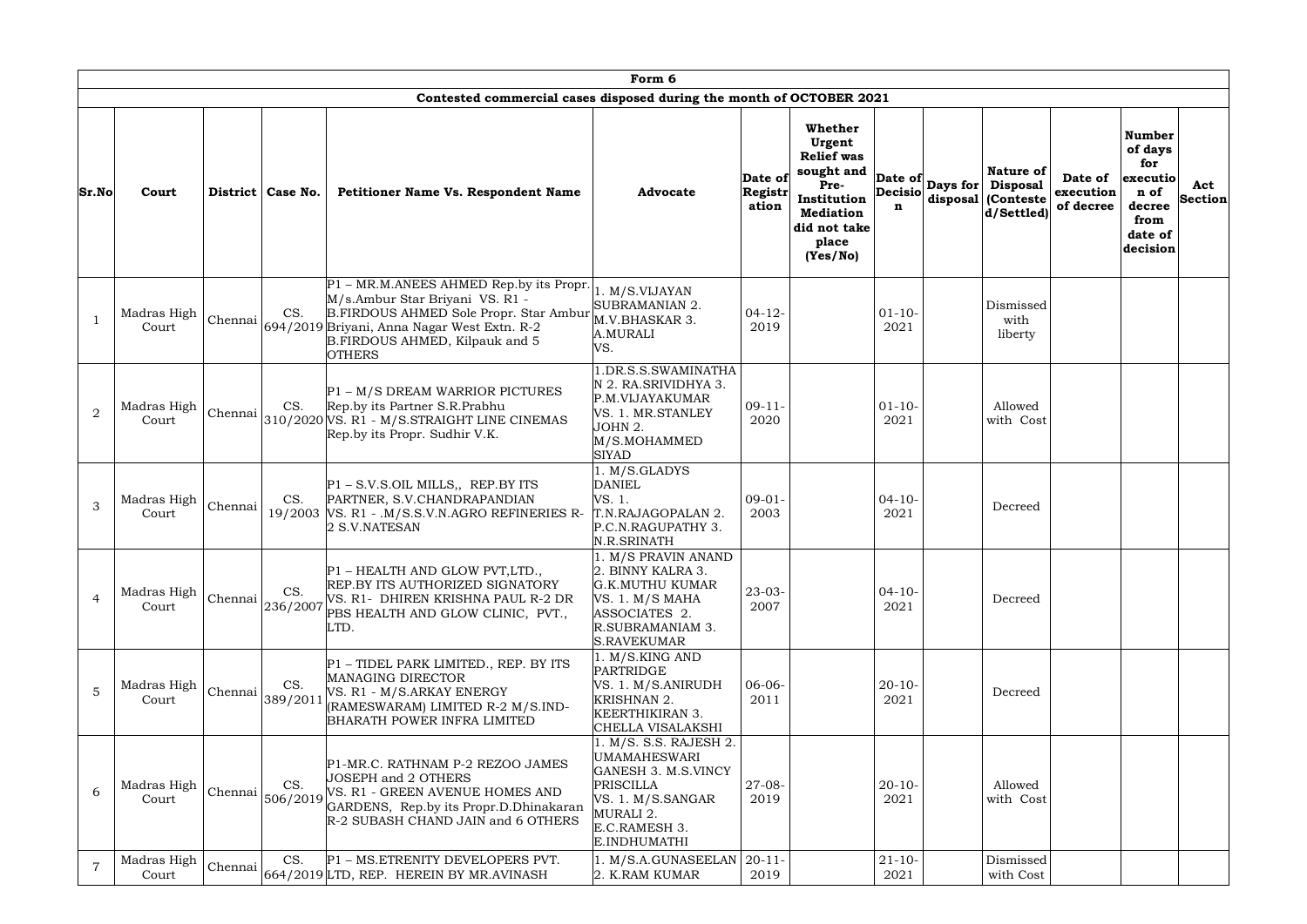|       | Form 6<br>Contested commercial cases disposed during the month of OCTOBER 2021 |         |                               |                                                                                                                                                                                                                                                                                                                 |                                                                                                                                           |                             |                                                                                                                                      |                     |  |                                                                            |                                   |                                                                                              |                       |  |
|-------|--------------------------------------------------------------------------------|---------|-------------------------------|-----------------------------------------------------------------------------------------------------------------------------------------------------------------------------------------------------------------------------------------------------------------------------------------------------------------|-------------------------------------------------------------------------------------------------------------------------------------------|-----------------------------|--------------------------------------------------------------------------------------------------------------------------------------|---------------------|--|----------------------------------------------------------------------------|-----------------------------------|----------------------------------------------------------------------------------------------|-----------------------|--|
| Sr.No | Court                                                                          |         | District   Case No.           | Petitioner Name Vs. Respondent Name                                                                                                                                                                                                                                                                             | <b>Advocate</b>                                                                                                                           | Date of<br>Registr<br>ation | Whether<br>Urgent<br><b>Relief</b> was<br>sought and<br>Pre-<br>Institution<br><b>Mediation</b><br>did not take<br>place<br>(Yes/No) | <b>Decisio</b><br>n |  | Nature of<br>Date of Days for Disposal<br>disposal (Conteste<br>d/Settled) | Date of<br>execution<br>of decree | <b>Number</b><br>of days<br>for<br>executio<br>n of<br>decree<br>from<br>date of<br>decision | Act<br><b>Section</b> |  |
|       |                                                                                |         |                               | PRABHU, AUTHORISED SIGNATRORY AND VS. 1. M/S.M.SRIDHAR<br>DIRECTOR VS. R1 - MR.V.V.VENKATESH 2. S.MOHAN KUMAR 3.<br>R-2 DR. UMA RAMESH                                                                                                                                                                          | M/S.R.PARTHASARATH                                                                                                                        |                             |                                                                                                                                      |                     |  |                                                                            |                                   |                                                                                              |                       |  |
| 8     | Madras High<br>Court                                                           |         | CS.<br>$ Chennai _{111/2021}$ | P1 - CADILA HEALTHCARE LTD, REp.by its R.SARAVANAN<br>Auth.Sign.Hiren Trivedi<br>VS. R1 -<br>MORPEN LABORATORIES LTD,                                                                                                                                                                                           | . M/S.T.SAI KRISHNAN<br>2. BITIKA SHARMA 3.<br>VS. 1.<br>M/S.R.PARTHASARATH<br>Y 2. RAHUL BALAJI 3.<br><b>B.MADHAN BABU</b>               | $18 - 03 -$<br>2021         |                                                                                                                                      | $21 - 10 -$<br>2021 |  | Ordered                                                                    |                                   |                                                                                              |                       |  |
| 9     | Madras High<br>Court                                                           |         | CS.                           | P1 – GOLD STAR LINE LIMITED, Rep.by its<br>POA Holder Gopakumar Chandrasekaran<br>P-2 STAR SHIPPING SERVICES (I)<br>PVT.LTD., Rep.by its Power of Attorney<br>Chennai 669/2019 Mr. Babu Pradeep VS. R1 - R.P.NEXUS<br>WORLDWIDE PVT.LTD. Rep.by its M/D. R-<br>2 SHAHI EXPORTS PVT. LTD. And 2<br><b>OTHERS</b> | 1. M/S.JOY THATTIL<br>ITTOOP 2. BIJISH<br>B.TOM 3. K.M.ANAND<br>VS. 1. M/S.K.BIJAI<br>SUNDAR 2.<br>M/S.P.GIRIDHARAN 3.<br>DOMINIC S.DAVID | $25 - 11 -$<br>2019         |                                                                                                                                      | $21 - 10 -$<br>2021 |  | Ordered                                                                    |                                   |                                                                                              |                       |  |
| 10    | Madras High<br>Court                                                           |         | CS.                           | $P1$ - MR. G. RAJENDRAN., VS. R1 - M/S.<br>RATHNA STORES., Rep by its Managing<br>Chennai 551/2018 Partner P.S. Sivaperumal R-2 M/S. HOTEL<br>SIVAPRIYA., and 4 OTHERS                                                                                                                                          | 1.M/S.S.UMAMAHESW<br>ARI 2. DR.S.S.<br>SWAMINATHAN 3. RA.<br><b>SRIVIDHYA</b><br>VS. 1. MR.SAMUEL<br><b>RAJA</b>                          | $07-08-$<br>2018            |                                                                                                                                      | $22 - 10 -$<br>2021 |  | Allowed                                                                    |                                   |                                                                                              |                       |  |
| 11    | Madras High<br>Court                                                           |         | CS.                           | $P1 - AQUA$ PUMP INDUSTRIES Rep. by its<br>Managing Partner, Ramaswamy<br>Kumaravelu P-2 AQUA SUB ENGINEERING<br>Chennai 299/2020 VS. R1 - ASHOK KUMAR JAISWAL R-2<br>ARRYAN FUTURE AQUA ENGINEERING<br>PVT. LTD.                                                                                               | 1. M/S.C.DANIEL 2.<br><b>GLADYS DANIEL</b><br>VS.                                                                                         | $03 - 11 -$<br>2020         |                                                                                                                                      | $25 - 10 -$<br>2021 |  | Partly<br>allowed                                                          |                                   |                                                                                              |                       |  |
| 12    | Madras High<br>Court                                                           |         | CS.                           | P1 - SHREE VARI VILLAS PVT.LTD.<br>REP.BY M/D. P.SUKUMARAN<br>Chennai 654/2014 VS. R1 - NALINI SUNDARARAMAN R-2<br>S.SUNDARARAMAN R-3 MADAN CHANDER SAI RAMS                                                                                                                                                    | 1. M/S.G.B.SABARI<br><b>DAS</b><br>VS.<br>1. M/S.WARAON AND                                                                               | $13 - 10 -$<br>2014         |                                                                                                                                      | $26 - 10 -$<br>2021 |  | Decreed                                                                    |                                   |                                                                                              |                       |  |
| 13    | Madras High<br>Court                                                           | Chennai | CS.                           | P1 - M/S.LION DATES IMPEX PRIVATE<br>LTD., REP. BY ITS MANAGING DIRECTOR<br>191/2011 P.PONNUDURAI VS. R1 - M/S.MURUGAN<br>AND CO.,                                                                                                                                                                              | l. M/S.GMS LAW<br><b>ASSOCIATES</b><br>VS. 1.<br>M/S.P.C.N.RAGHUPATH<br>Y 2. N.R.SRINATH                                                  | $16-03-$<br>2011            |                                                                                                                                      | $27 - 10 -$<br>2021 |  | Decreed                                                                    |                                   |                                                                                              |                       |  |
| 14    | Madras High<br>Court                                                           | Chennai | CS.                           | P1 - SUN PHARMACEUTICAL INDUSTRIES<br>$67/2021$ LTD. VS. R1 - INDKUS NEXA R-2 INDO                                                                                                                                                                                                                              | 1. M/S.RAJESH<br>RAMANATHAN, 2.                                                                                                           | $23 - 02 -$<br>2021         |                                                                                                                                      | $28 - 10 -$<br>2021 |  | Decreed                                                                    |                                   |                                                                                              |                       |  |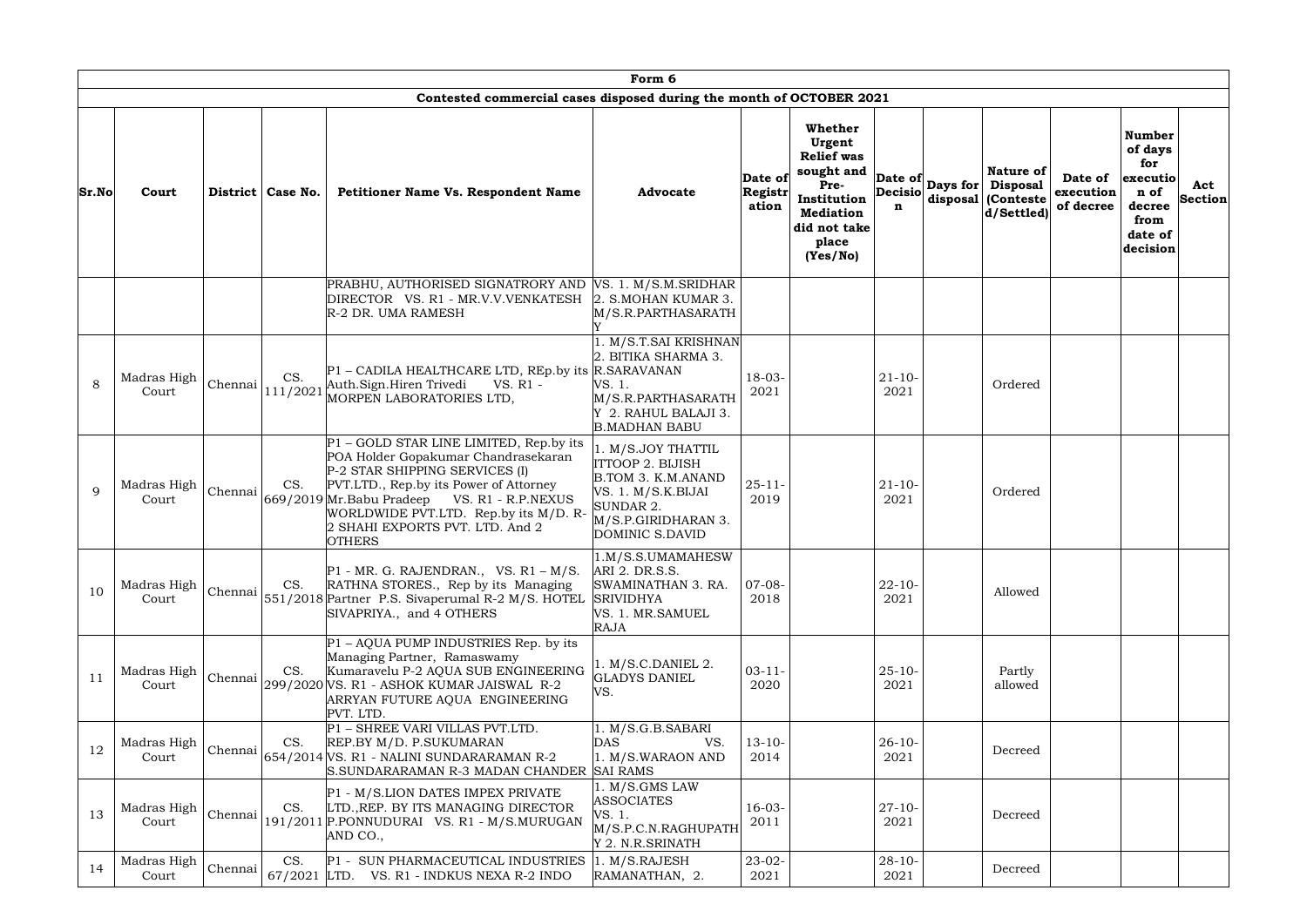|       |                      |         |                     |                                                                                                                                                       | Form 6                                                                                      |                                    |                                                                                                                                      |                                |                                                      |                                   |                                                                                              |                       |
|-------|----------------------|---------|---------------------|-------------------------------------------------------------------------------------------------------------------------------------------------------|---------------------------------------------------------------------------------------------|------------------------------------|--------------------------------------------------------------------------------------------------------------------------------------|--------------------------------|------------------------------------------------------|-----------------------------------|----------------------------------------------------------------------------------------------|-----------------------|
|       |                      |         |                     | Contested commercial cases disposed during the month of OCTOBER 2021                                                                                  |                                                                                             |                                    |                                                                                                                                      |                                |                                                      |                                   |                                                                                              |                       |
| Sr.No | Court                |         | District   Case No. | Petitioner Name Vs. Respondent Name                                                                                                                   | <b>Advocate</b>                                                                             | Date of<br><b>Registr</b><br>ation | Whether<br>Urgent<br><b>Relief</b> was<br>sought and<br>Pre-<br>Institution<br><b>Mediation</b><br>did not take<br>place<br>(Yes/No) | Date of Days for Disposal<br>n | <b>Nature of</b><br>disposal (Conteste<br>d/Settled) | Date of<br>execution<br>of decree | <b>Number</b><br>of days<br>for<br>executio<br>n of<br>decree<br>from<br>date of<br>decision | Act<br><b>Section</b> |
|       |                      |         |                     | HIMALIYAN HERBS INC.,                                                                                                                                 | S.SRIRAMAN 3.<br>S.DIWAKAR<br>VS. 1. M/S.R.SATHISH<br>KUMAR 2. R.GOPIKA 3.<br>S.MUTHU KUMAR |                                    |                                                                                                                                      |                                |                                                      |                                   |                                                                                              |                       |
| 15    | Madras High<br>Court | Chennai | CS. CD.<br>30/2021  | P1 - KACHING SOFTWARE PRIVATE<br>LIMITED, REP.BY ITS DIRECTOR, MR.SHIV AT 2. ADARSH<br><b>SHANKAR GANESH</b><br>KACHING SHOPSMART PRIVATE<br>LIMITED, | 1. ANIRUDH KRISHNAN<br>VS. R1 SUBRAMANIAN 3.<br><b>SHIVA</b><br>VS.                         | $03-02-$<br>2021                   |                                                                                                                                      | $28 - 10 -$<br>2021            | Decreed                                              |                                   |                                                                                              |                       |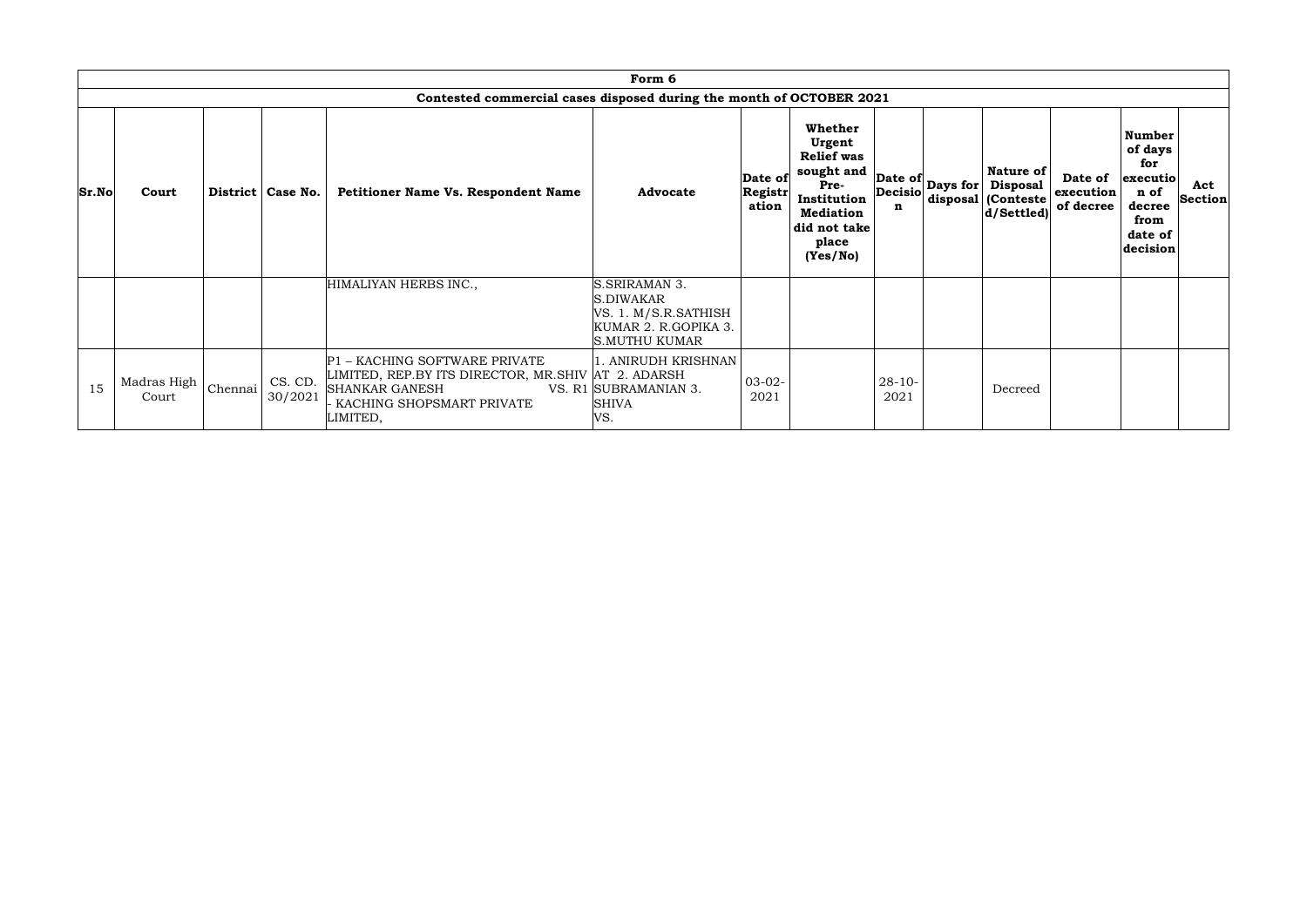|                    | Form 7                                                       |                 |                                                              |                                                      |                                                       |                                                             |  |  |  |  |  |  |  |
|--------------------|--------------------------------------------------------------|-----------------|--------------------------------------------------------------|------------------------------------------------------|-------------------------------------------------------|-------------------------------------------------------------|--|--|--|--|--|--|--|
|                    | Summary of Commercial Cases during the month of OCTOBER 2021 |                 |                                                              |                                                      |                                                       |                                                             |  |  |  |  |  |  |  |
| <b>Sr.No Court</b> |                                                              | <b>District</b> | Total number of cases pending<br>on the 1st day of the month | Total number of cases instituted<br>during the month | Total number of<br>cases disposed<br>during the month | Total number of cases<br>pending at the end of the<br>month |  |  |  |  |  |  |  |
|                    | l Commercial Court                                           | Chennai         | 845                                                          | 12                                                   | 43                                                    | 814                                                         |  |  |  |  |  |  |  |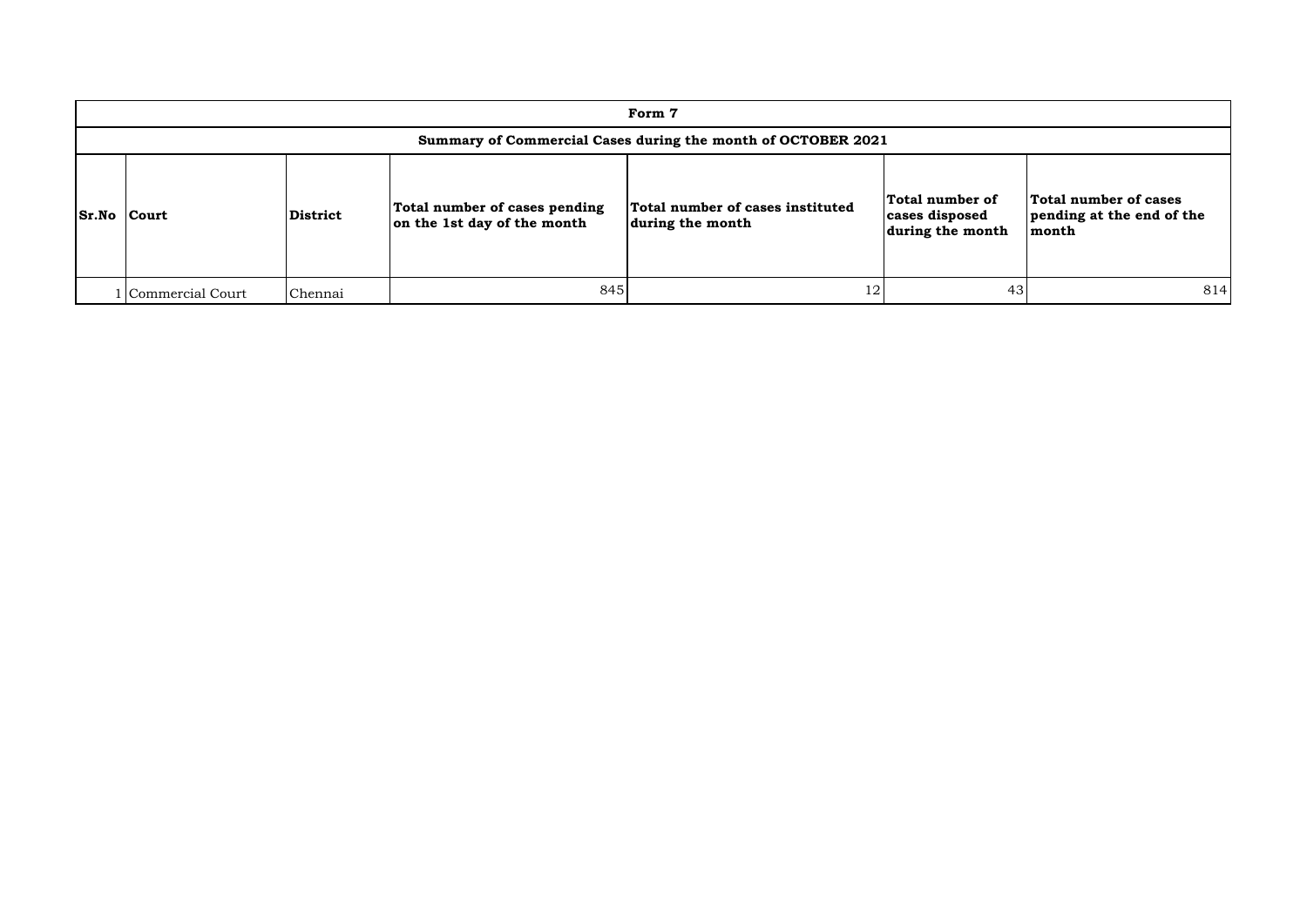# **OCTOBER 2021 COMMERCIAL APPELLATE DIVISION OF MADRAS HIGH COURT**

| Form 1                                                        |                 |                    |                                                      |                 |                                         |                        |                         |                      |  |  |  |  |  |
|---------------------------------------------------------------|-----------------|--------------------|------------------------------------------------------|-----------------|-----------------------------------------|------------------------|-------------------------|----------------------|--|--|--|--|--|
| List of cases e-filed/e-mail during the month of OCTOBER 2021 |                 |                    |                                                      |                 |                                         |                        |                         |                      |  |  |  |  |  |
| <b>Sr.No Court</b>                                            | <b>District</b> | <b>Case</b><br>No. | <b>Petitioner Name Vs.</b><br><b>Respondent Name</b> | <b>Advocate</b> | <b>Advocate Mobile</b><br><b>Number</b> | Advocate E-<br>mail Id | Date of<br>Registration | Date of e-<br>filing |  |  |  |  |  |
| <b>High Court Commercial</b><br>Appellate                     | Chennai         | NIL                | $\mathsf{I}\,\mathrm{NIL}$                           | <b>NIL</b>      | <b>NIL</b>                              | <b>NIL</b>             | <b>NIL</b>              | <b>NIL</b>           |  |  |  |  |  |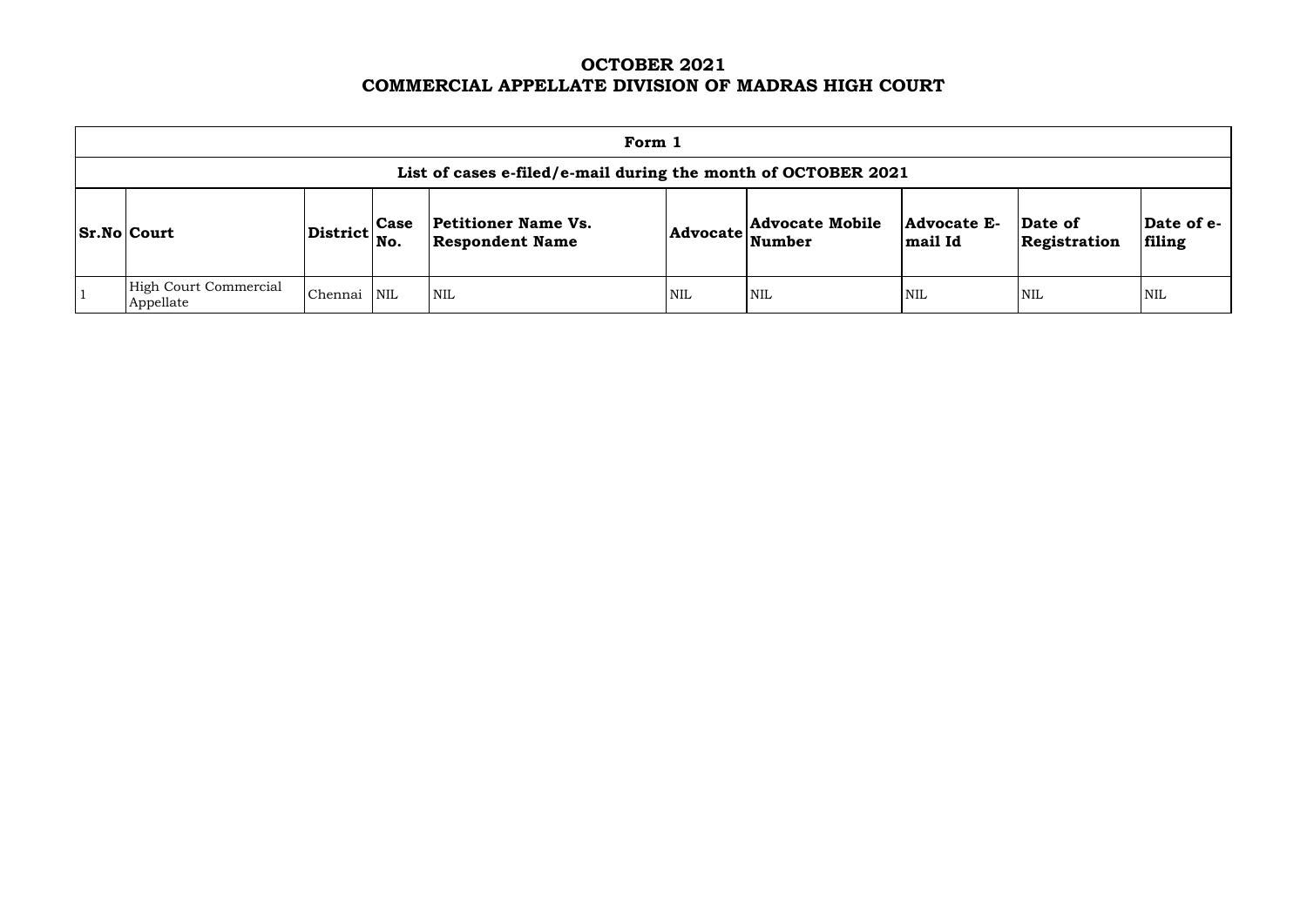| Form 2                                                                                   |          |            |                                                      |                 |                         |                                    |  |  |  |  |  |  |  |
|------------------------------------------------------------------------------------------|----------|------------|------------------------------------------------------|-----------------|-------------------------|------------------------------------|--|--|--|--|--|--|--|
| List of cases in which e-payment of Court fees was made during the month of OCTOBER 2021 |          |            |                                                      |                 |                         |                                    |  |  |  |  |  |  |  |
| <b>Sr.No Court</b>                                                                       | District | Case No.   | <b>Petitioner Name Vs.</b><br><b>Respondent Name</b> | <b>Advocate</b> | Date of<br>Registration | Date of e-payment of Court<br>Fees |  |  |  |  |  |  |  |
| High Court Commercial<br>Appellate                                                       | Chennai  | <b>NIL</b> | <b>NIL</b>                                           | <b>NIL</b>      | <b>NIL</b>              | <b>NIL</b>                         |  |  |  |  |  |  |  |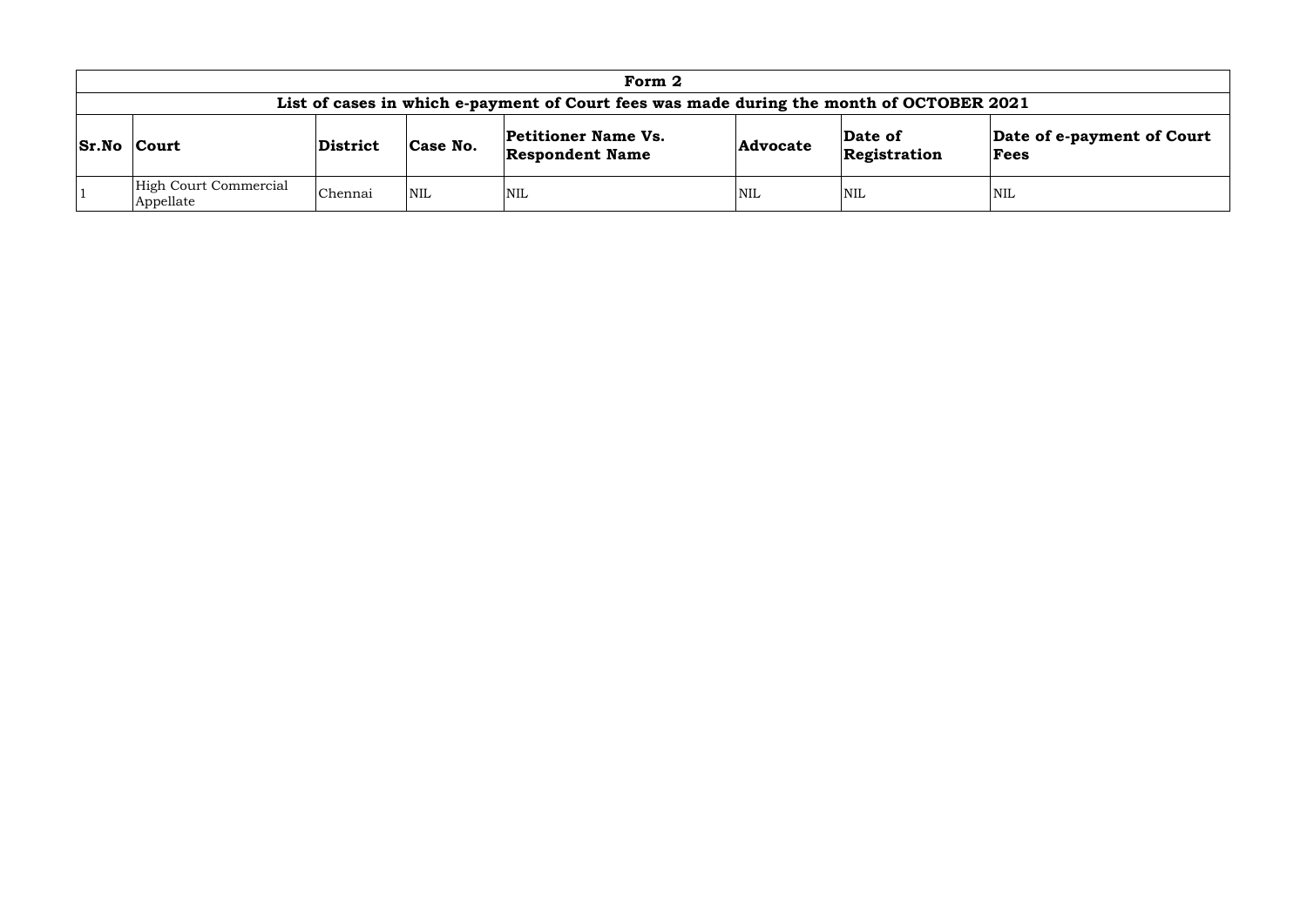| Form 3                                                                                                |                 |            |                                                      |                 |                         |                                |  |  |  |  |  |  |  |
|-------------------------------------------------------------------------------------------------------|-----------------|------------|------------------------------------------------------|-----------------|-------------------------|--------------------------------|--|--|--|--|--|--|--|
| List of cases in which Electronic Service of Process has taken place during the month of OCTOBER 2021 |                 |            |                                                      |                 |                         |                                |  |  |  |  |  |  |  |
| <b>Sr.No Court</b>                                                                                    | <b>District</b> | Case No.   | <b>Petitioner Name Vs.</b><br><b>Respondent Name</b> | <b>Advocate</b> | Date of<br>Registration | Date of Elec<br><b>Process</b> |  |  |  |  |  |  |  |
| High Court Commercial<br>Appellate                                                                    | Chennai         | <b>NIL</b> | <b>NIL</b>                                           | <b>NIL</b>      | <b>NIL</b>              | <b>NIL</b>                     |  |  |  |  |  |  |  |

## **Date of Electronic Service of Process**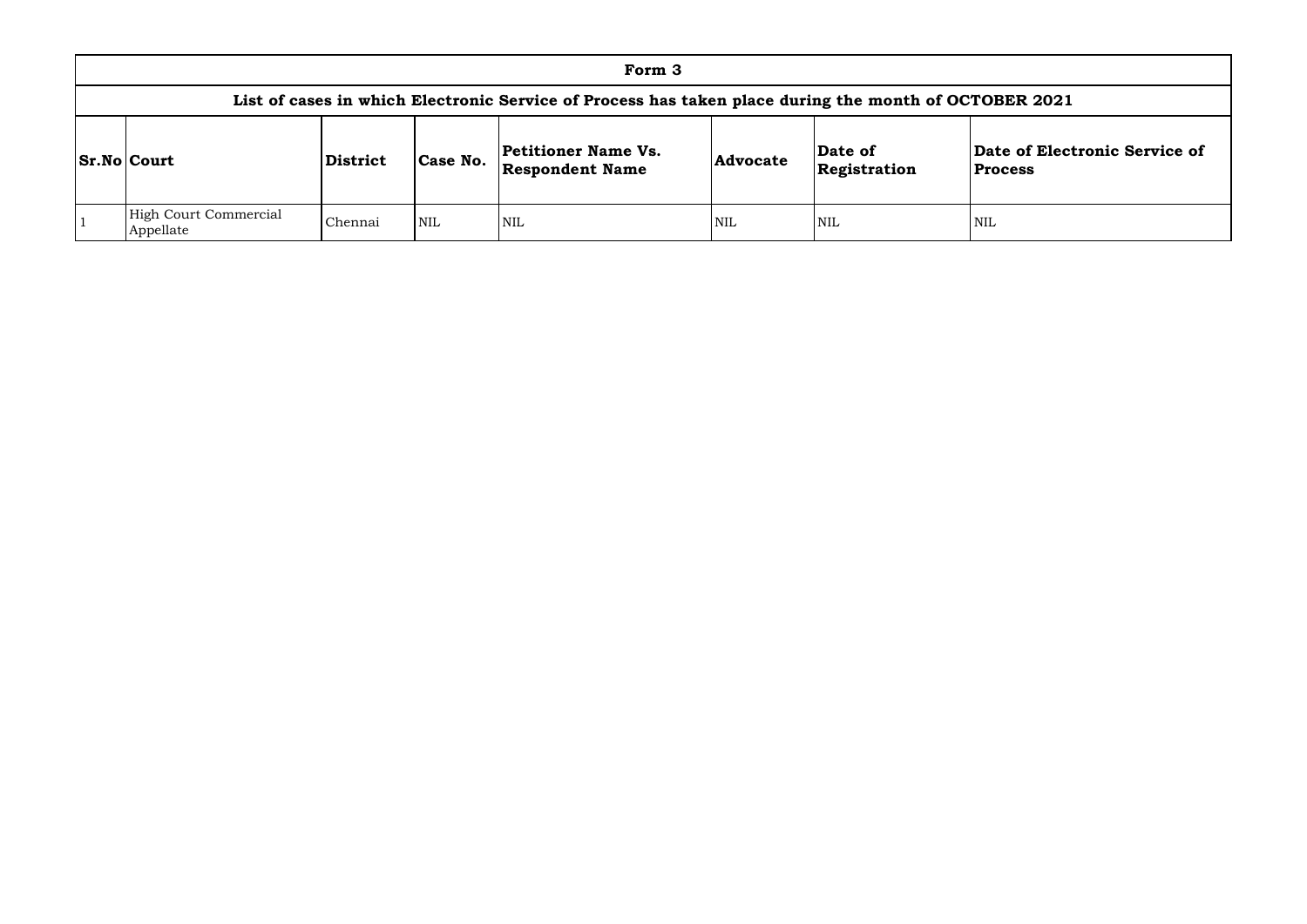|              |                                 |          |                      |            |                  | List of total no. of cases randomly allocated during the month of OCTOBER 2021 |
|--------------|---------------------------------|----------|----------------------|------------|------------------|--------------------------------------------------------------------------------|
| <b>Sr.No</b> | Court                           | District | Court Name Court No. |            | <b>Case Type</b> | Case Count (No. of ca                                                          |
|              | High Court Commercial Appellate | Chennai  | <b>NIL</b>           | <b>NIL</b> | NIL              | <b>NIL</b>                                                                     |

# **Sr.No Court District Court Name Court No. Case Type Case Count (No. of cases randomly allocated)**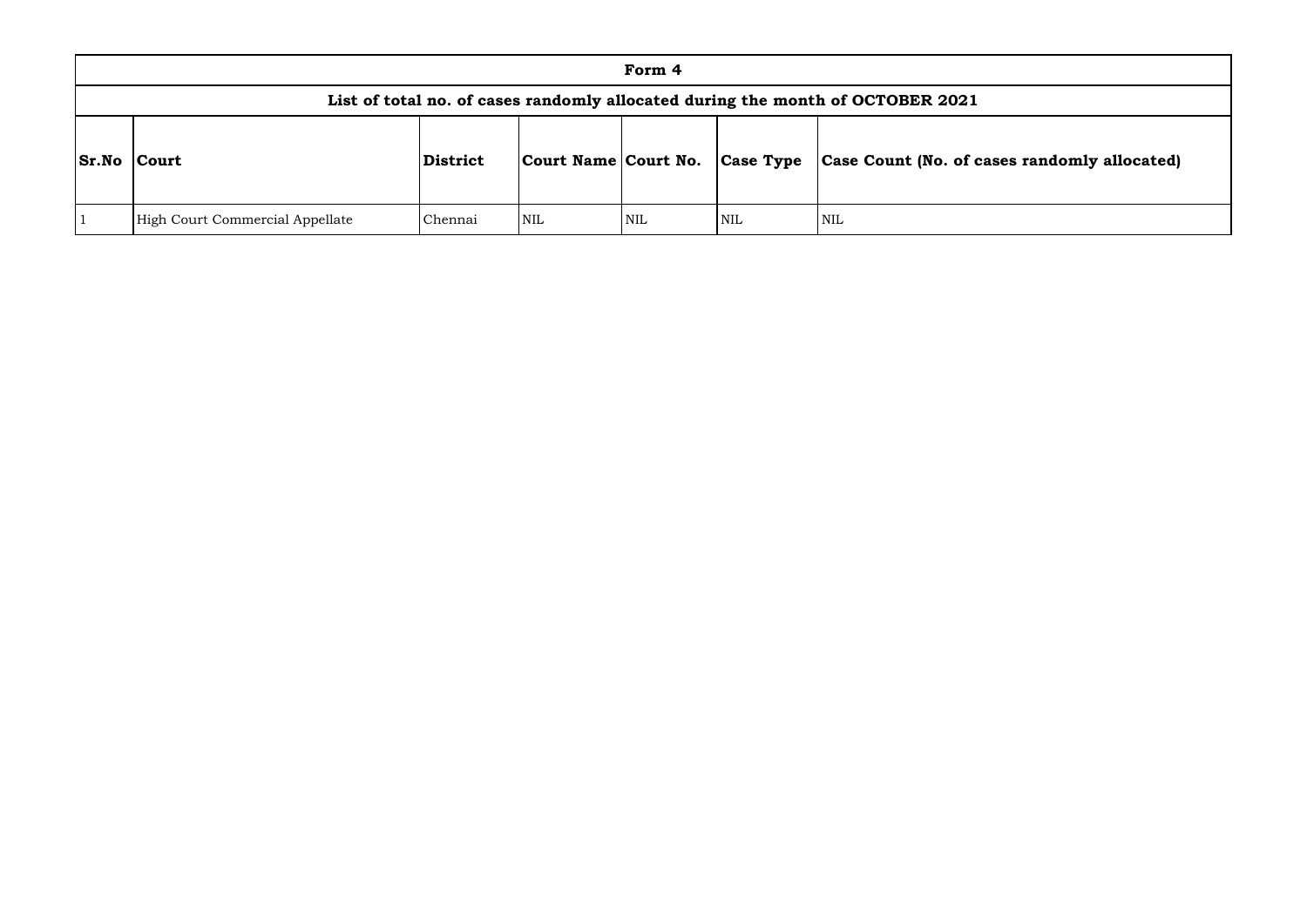|                                                                                          |                 |            | Form 5                                        |     |                                                                 |                  |  |  |  |  |  |  |  |
|------------------------------------------------------------------------------------------|-----------------|------------|-----------------------------------------------|-----|-----------------------------------------------------------------|------------------|--|--|--|--|--|--|--|
| List of cases in which Case Management Hearing was held during the month of OCTOBER 2021 |                 |            |                                               |     |                                                                 |                  |  |  |  |  |  |  |  |
| <b>Sr.No Court</b>                                                                       | <b>District</b> | Case No.   | Petitioner Name Vs.<br><b>Respondent Name</b> |     | Date of<br>$ {\bf Advocate} \mathbf{\widetilde{Registration}} $ | Date o<br>Hearin |  |  |  |  |  |  |  |
| High Court Commercial<br>Appellate                                                       | Chennai         | <b>NIL</b> | NIL                                           | NIL | NIL                                                             | <b>NIL</b>       |  |  |  |  |  |  |  |

# **Date of Case Management Hearing**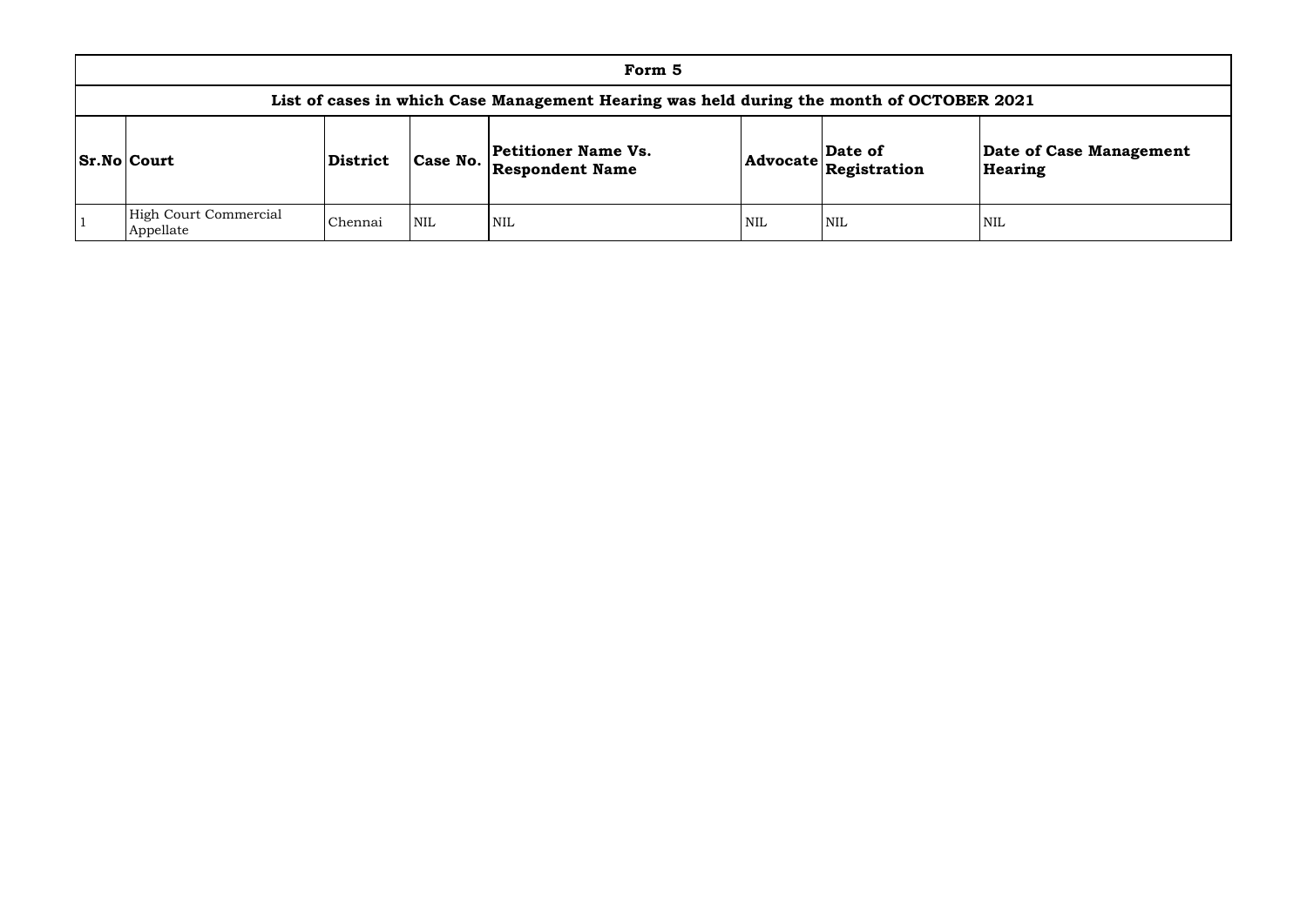|                  |                                              |                 |                 |                                                                                                                                                                                                                                                                                                                                                                                                                                                                  | Form 6                                                          |                                       |                                                                                                                                                        |                                   |                                    |                                                                        |                                                        |                                                                                              |                               |
|------------------|----------------------------------------------|-----------------|-----------------|------------------------------------------------------------------------------------------------------------------------------------------------------------------------------------------------------------------------------------------------------------------------------------------------------------------------------------------------------------------------------------------------------------------------------------------------------------------|-----------------------------------------------------------------|---------------------------------------|--------------------------------------------------------------------------------------------------------------------------------------------------------|-----------------------------------|------------------------------------|------------------------------------------------------------------------|--------------------------------------------------------|----------------------------------------------------------------------------------------------|-------------------------------|
| Sr.<br><b>No</b> | Court                                        | <b>District</b> | Case<br>No.     | Contested commercial cases disposed during the month of OCTOBER 2021<br><b>Petitioner Name Vs. Respondent Name</b>                                                                                                                                                                                                                                                                                                                                               | <b>Advocate</b>                                                 | <b>Date</b><br>of<br>Regist<br>ration | <b>Whether</b><br>Urgent<br><b>Relief</b><br>was<br>sought<br>and Pre-<br>Instituti<br>on<br><b>Mediatio</b><br>n did<br>not take<br>place<br>(Yes/No) | <b>Date</b><br>of<br>Decisi<br>on | <b>Days</b><br>for<br>dispo<br>sal | <b>Nature</b><br>of<br><b>Disposal</b><br>(Contest)<br>ed/Settl<br>ed) | <b>Date</b><br>of<br>execu<br>tion<br>of<br>decre<br>e | <b>Number</b><br>of days<br>for<br>executio<br>n of<br>decree<br>from<br>date of<br>decision | Act<br><b>Sec</b><br>tio<br>n |
|                  | <b>High Court</b><br>Commercial<br>Appellate | Chennai         | OSA.<br>97/2020 | THE WATER BASE LIMITED<br>PB NO.4902, NO.22, SADASIVAM<br>STREET, GOPALAPURAM, CHENNAI 600<br>086 NOW PRESENT HAVING OFFICE<br>ADDRESS AT THAPPAR HOUSE, NO.37,<br>MONTIETH ROAD, EGMORE, CHENNAI<br>600 008 REP. BY ITS COMPANY<br>SECRETARY AND AUTHORIZED PERSON<br>MR.R.ACHUTHAN<br><b>VS</b><br>M/S.KAP(INDIA) PROJEECT AND<br>CONSTRUCTION PRIVATE LIMITED<br>NISHAT KURAICHIRA, THRISSUR 680<br>006. REP. BY ITS MANAGING DIRECTOR,<br>K.V.MOHAMED ZAKIR. | <b>SAUNDARARAJA</b><br><b>APPA RAJAN</b><br>M/S.T.M.PAPPIA<br>H | $21-02-$<br>2020                      |                                                                                                                                                        | $04 - 10 -$<br>2021               | 591                                | <b>CONTES</b><br><b>TED</b>                                            |                                                        |                                                                                              |                               |
| $\overline{2}$   | <b>High Court</b><br>Commercial<br>Appellate | Chennai         | OSA.<br>43/2020 | M/S.GEMINI FILM CIRCUIT<br>REP .BY ITS MANAGING PARTNER,<br>MR.A.MANOHAR PRASAD 28 NEW<br>BANGARU VOLONY, WEST K.K.NAGAR,<br>CHENNAI-78 & 7 OTHERS<br><b>VS</b><br>M/S.VENKATESWARA FINANCIERS<br>HYDERABAD PRIVATE LIMITED, REP.BY<br>ITS MANAGING DIRECTOR<br>MR.A.VENKATESH REDDY, H.NO.8-2-<br>269/S/90, PLOT NO. 90 SAGAR CO-<br>OPERATIVE HOUSING SOCIETY, ROAD<br>NO. 2 BANJARA HILLS, HYDERABAD-<br>500034 & 1 OTHER                                     | M/S.P.VALLIAPP<br>AN<br>M/S.M.BALAJI                            | $03-01-$<br>2020                      |                                                                                                                                                        | $22 - 10 -$<br>2021               | 658                                | <b>CONTES</b><br><b>TED</b>                                            |                                                        |                                                                                              |                               |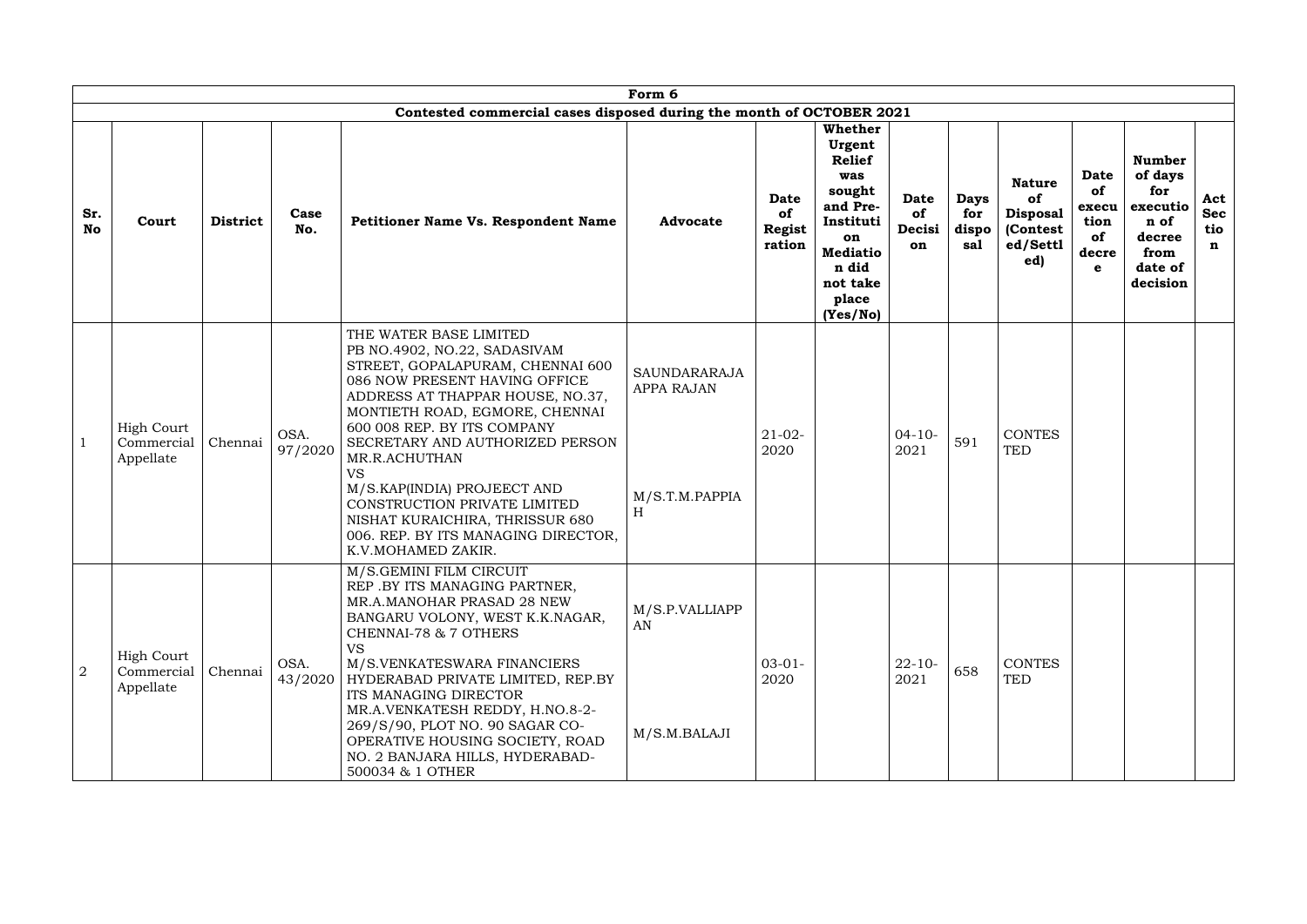|                  |                                              | Form 6<br>Contested commercial cases disposed during the month of OCTOBER 2021 |                               |                                                                                                                                                                                                                                                                                                                                                           |                                                             |                                       |                                                                                                                                                               |                                   |                                    |                                                                        |                                                 |                                                                                              |                                         |
|------------------|----------------------------------------------|--------------------------------------------------------------------------------|-------------------------------|-----------------------------------------------------------------------------------------------------------------------------------------------------------------------------------------------------------------------------------------------------------------------------------------------------------------------------------------------------------|-------------------------------------------------------------|---------------------------------------|---------------------------------------------------------------------------------------------------------------------------------------------------------------|-----------------------------------|------------------------------------|------------------------------------------------------------------------|-------------------------------------------------|----------------------------------------------------------------------------------------------|-----------------------------------------|
| Sr.<br><b>No</b> | Court                                        | <b>District</b>                                                                | Case<br>No.                   | Petitioner Name Vs. Respondent Name                                                                                                                                                                                                                                                                                                                       | <b>Advocate</b>                                             | Date<br>of<br><b>Regist</b><br>ration | <b>Whether</b><br><b>Urgent</b><br><b>Relief</b><br>was<br>sought<br>and Pre-<br>Instituti<br>on<br><b>Mediatio</b><br>n did<br>not take<br>place<br>(Yes/No) | <b>Date</b><br>of<br>Decisi<br>on | <b>Days</b><br>for<br>dispo<br>sal | <b>Nature</b><br>of<br><b>Disposal</b><br>(Contest)<br>ed/Settl<br>ed) | Date<br>of<br>execu<br>tion<br>of<br>decre<br>e | <b>Number</b><br>of days<br>for<br>executio<br>n of<br>decree<br>from<br>date of<br>decision | Act<br><b>Sec</b><br>tio<br>$\mathbf n$ |
| 3                | <b>High Court</b><br>Commercial<br>Appellate | Chennai                                                                        | OSA.<br>2/2020                | K.Dhanasekar<br><b>VS</b><br>THE UNION OF INDIA<br>REP BY ITS GENERAL MANAGER<br><b>SOUTHERN RAILWAY</b><br>PARK TOWN CHENNAI 600003. & 4<br><b>OTHERS</b>                                                                                                                                                                                                | Mr.Naveen<br>Kumar Murthi<br>Mr.P.T.Ramkuma<br>$\mathbf{r}$ | $06 - 01 -$<br>2020                   |                                                                                                                                                               | $27 - 10 -$<br>2021               | 660                                | <b>SETTLE</b><br>$\mathbf D$                                           |                                                 |                                                                                              |                                         |
| $\overline{4}$   | <b>High Court</b><br>Commercial<br>Appellate | Chennai                                                                        | <b>OSA</b><br>CAD.<br>71/2021 | CHAKRI CHIGURUPATI<br>PROPRIETOR SRI KANAKA DURGA<br>CHALANA CHITRA NO.8-3-973/1, SRI<br>DURGA SPLENDOR, 1ST FLOOR,<br>SRINAGAR COLONY, HYDERABAD - 500<br>073.<br><b>VS</b><br><b>SPM ARTS LLP</b><br>REP BY ITS DESIGNATED PARTNER<br>SANJAY KUMAR LALWANI NO.66B<br>SEEYALAM, 1ST F1, 1ST FLOOR,<br>VILLIVAKKAM, CHENNAI 600 049. & 5<br><b>OTHERS</b> | S.SIVARAMAN<br>MOHANDAS PAI                                 | $27-08-$<br>2021                      |                                                                                                                                                               | $04 - 10 -$<br>2021               | 38                                 | <b>SETTLE</b><br>D                                                     |                                                 |                                                                                              |                                         |
| 5                | <b>High Court</b><br>Commercial<br>Appellate | Chennai                                                                        | <b>OSA</b><br>CAD<br>90/2021  | VS ECOMMERCE VENTURES (P)<br>LIMITED,<br>REPRESENTED BY ITS DIRECTOR,<br>V.S.AATHITIYAN, 40/8, INDIRA GANDHI<br>STREET, PALAYAPALLAYAM, ERODE -<br>638 011.<br><b>VS</b><br>KAVITHALAYAA PRODUCTIONS (P)<br>LIMITED,<br>NEW NO.9, LAMBETH AVENUE, (OFF.<br>BAWA STREET) ABHIRAMAPURAM,<br>CHENNAI - 600 018.                                              | M/S.R AND P<br><b>PARTNERS</b>                              | $06-10-$<br>2021                      |                                                                                                                                                               | $21 - 10 -$<br>2021               | 15                                 | <b>CONTES</b><br><b>TED</b>                                            |                                                 |                                                                                              |                                         |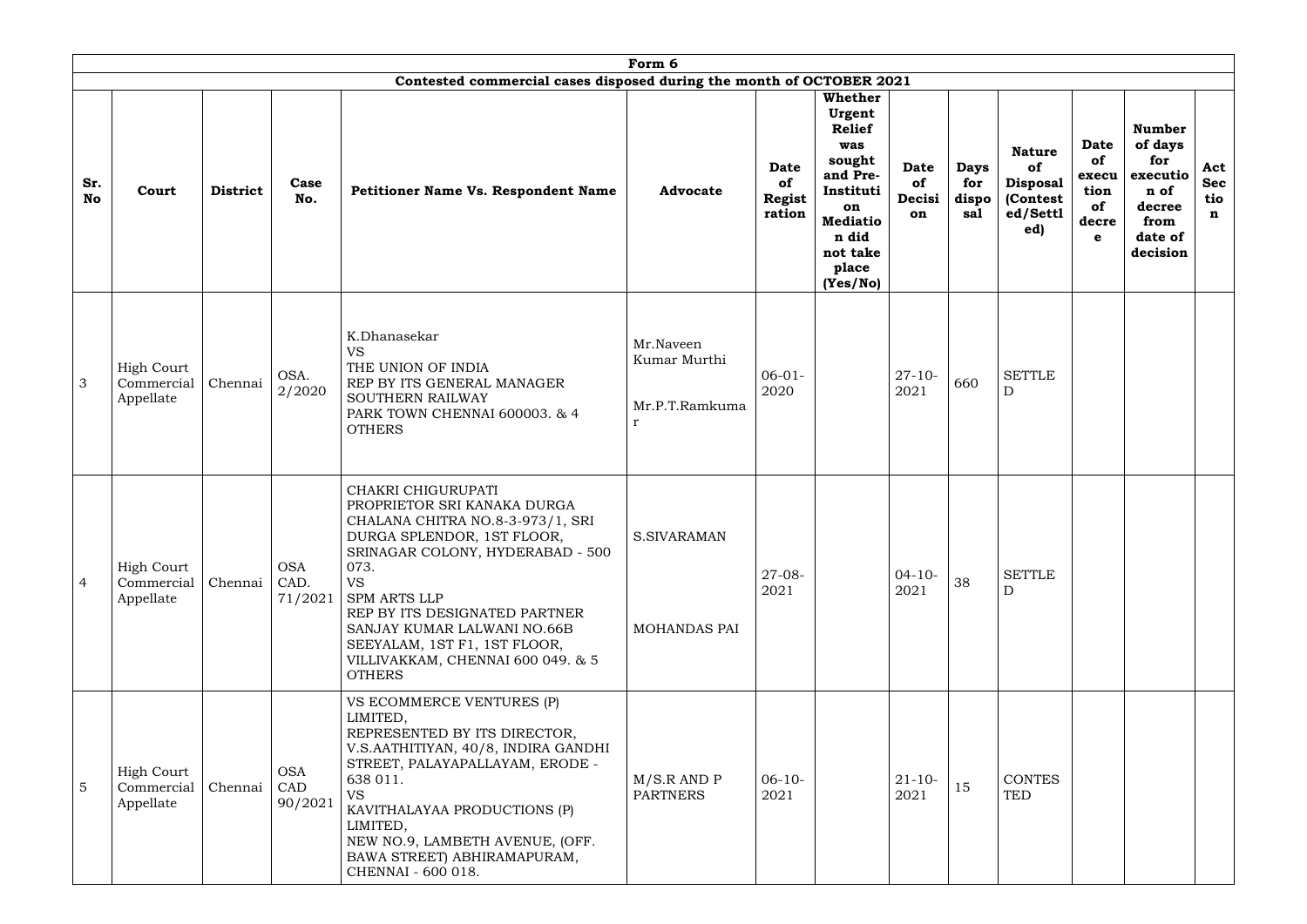|                  |                                              |                 |                              |                                                                                                                                                                                                                                                                                                                                                                                                                                   | Form 6                                                |                                       |                                                                                                                                                        |                                   |                                    |                                                                       |                                                        |                                                                                              |                               |
|------------------|----------------------------------------------|-----------------|------------------------------|-----------------------------------------------------------------------------------------------------------------------------------------------------------------------------------------------------------------------------------------------------------------------------------------------------------------------------------------------------------------------------------------------------------------------------------|-------------------------------------------------------|---------------------------------------|--------------------------------------------------------------------------------------------------------------------------------------------------------|-----------------------------------|------------------------------------|-----------------------------------------------------------------------|--------------------------------------------------------|----------------------------------------------------------------------------------------------|-------------------------------|
| Sr.<br><b>No</b> | Court                                        | <b>District</b> | Case<br>No.                  | Contested commercial cases disposed during the month of OCTOBER 2021<br><b>Petitioner Name Vs. Respondent Name</b>                                                                                                                                                                                                                                                                                                                | <b>Advocate</b>                                       | <b>Date</b><br>of<br>Regist<br>ration | <b>Whether</b><br>Urgent<br><b>Relief</b><br>was<br>sought<br>and Pre-<br>Instituti<br>on<br><b>Mediatio</b><br>n did<br>not take<br>place<br>(Yes/No) | <b>Date</b><br>of<br>Decisi<br>on | <b>Days</b><br>for<br>dispo<br>sal | <b>Nature</b><br>of<br><b>Disposal</b><br>(Contest<br>ed/Settl<br>ed) | <b>Date</b><br>of<br>execu<br>tion<br>of<br>decre<br>e | <b>Number</b><br>of days<br>for<br>executio<br>n of<br>decree<br>from<br>date of<br>decision | Act<br><b>Sec</b><br>tio<br>n |
| 6                | <b>High Court</b><br>Commercial<br>Appellate | Chennai         | <b>OSA</b><br>CAD<br>91/2021 | ARUMUGAM RAJENDRA BABU<br>S/O.MR.ARUMUGAM, NO.20F, VASU<br>APARTMENTS, 92ND STREET, 18TH<br>AVENUE, ASHOK NAGAR, CHENNAI-<br>600083<br><b>VS</b><br>ASHOK LEYLAND LIMITED<br>REP.BY ITS MANAGING DIRECTOR NO.1<br>SARDAR PATEL ROAD GUINDY,<br><b>CHENNAI- 600032 &amp; 4 OTHERS</b>                                                                                                                                              | S.P.VIJAYARAGA<br><b>VAN</b>                          | $06-10-$<br>2021                      |                                                                                                                                                        | $22 - 10$<br>2021                 | 16                                 | <b>SETTLE</b><br>D                                                    |                                                        |                                                                                              |                               |
| $\overline{7}$   | <b>High Court</b><br>Commercial<br>Appellate | Chennai         | <b>OSA</b><br>CAD<br>88/2021 | BANQUE CANTONALE DE GENEVE,<br>HAVING ITS OFFICE AT CASE POSTALE<br>2251, 1211 GENEVE 2, REPRESENTED<br>HEREIN BY ITS POWER OF ATTORNEY<br>AGENT V.PADMANABHAN.<br><b>VS</b><br>OWNERS AND PARTIES INTERESTED IN<br>THE VESSSEL M.V.POLARIS GALAXY,<br>HAVING IMO 9339648, NOW LYING AT<br>THE OUTER ANCHORAGE OF THE PORT<br>OF TUTICORIN (V.O. CHIDAMBARANAR<br>PORT), TUTICORIN - 628 004<br>REPRESENTED HEREIN BY ITS MASTER. | M/S.S.RAGHUNA<br><b>THAN</b><br>M/S.DEEPIKA<br>MURALI | $05 - 10 -$<br>2021                   |                                                                                                                                                        | $28 - 10 -$<br>2021               | 23                                 | <b>CONTES</b><br><b>TED</b>                                           |                                                        |                                                                                              |                               |
| 8                | <b>High Court</b><br>Commercial<br>Appellate | Chennai         | <b>OSA</b><br>CAD<br>66/2021 | M/S.LYCA PRODUCTIONS PVT LTD<br>REP. BY ITS DIRECTOR, MR.NEELAKANT<br>NARAYANPUR, NO.55, VIJAYARAGHAVA<br>ROAD, T.NAGAR, CHENNAI 600 017<br><b>VS</b><br><b>S.SHANKAR</b><br>S/O.MR.SHANMUGAM, NO.5/115,<br>ASHOK STREET, BHARATHI AVENUE,<br>INJAMBAKKAM, CHENNAI 600 115.                                                                                                                                                       | M/S.R.PRABHAK<br><b>ARAN</b><br><b>D.SAI KUMARAN</b>  | $23 - 08 -$<br>2021                   |                                                                                                                                                        | $28 - 10 -$<br>2021               | 66                                 | <b>SETTLE</b><br>D                                                    |                                                        |                                                                                              |                               |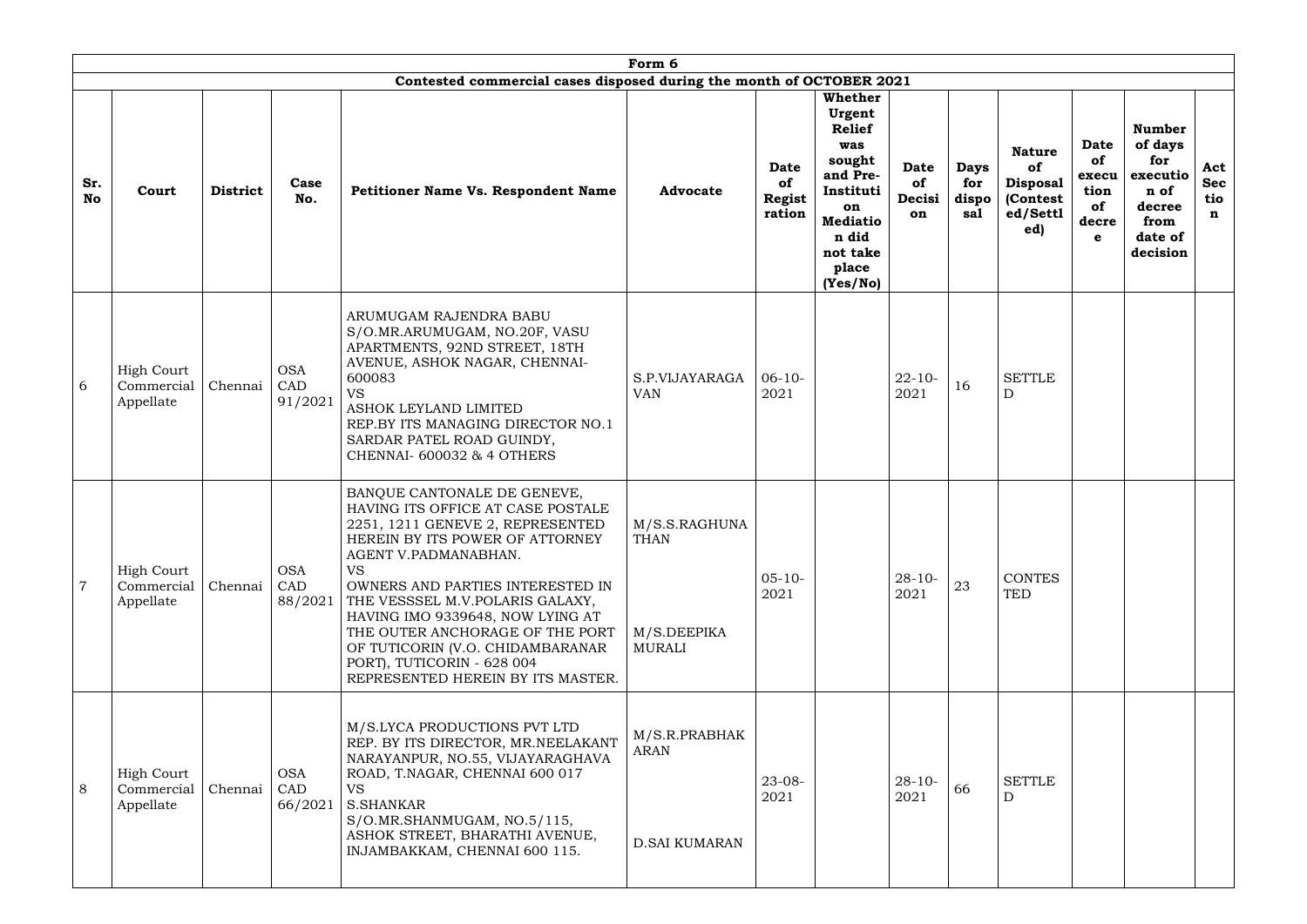|                  |                                              |                 |                              |                                                                                                                                                                                                                                                                                                           | Form 6                                                           |                                       |                                                                                                                                                        |                                   |                                    |                                                                        |                                                 |                                                                                              |                               |
|------------------|----------------------------------------------|-----------------|------------------------------|-----------------------------------------------------------------------------------------------------------------------------------------------------------------------------------------------------------------------------------------------------------------------------------------------------------|------------------------------------------------------------------|---------------------------------------|--------------------------------------------------------------------------------------------------------------------------------------------------------|-----------------------------------|------------------------------------|------------------------------------------------------------------------|-------------------------------------------------|----------------------------------------------------------------------------------------------|-------------------------------|
|                  |                                              |                 |                              | Contested commercial cases disposed during the month of OCTOBER 2021                                                                                                                                                                                                                                      |                                                                  |                                       |                                                                                                                                                        |                                   |                                    |                                                                        |                                                 |                                                                                              |                               |
| Sr.<br><b>No</b> | Court                                        | <b>District</b> | Case<br>No.                  | Petitioner Name Vs. Respondent Name                                                                                                                                                                                                                                                                       | <b>Advocate</b>                                                  | Date<br>of<br><b>Regist</b><br>ration | <b>Whether</b><br>Urgent<br><b>Relief</b><br>was<br>sought<br>and Pre-<br>Instituti<br>on<br><b>Mediatio</b><br>n did<br>not take<br>place<br>(Yes/No) | <b>Date</b><br>of<br>Decisi<br>on | <b>Days</b><br>for<br>dispo<br>sa1 | <b>Nature</b><br>of<br><b>Disposal</b><br>(Contest)<br>ed/Settl<br>ed) | Date<br>of<br>execu<br>tion<br>of<br>decre<br>e | <b>Number</b><br>of days<br>for<br>executio<br>n of<br>decree<br>from<br>date of<br>decision | Act<br><b>Sec</b><br>tio<br>n |
| 9                | <b>High Court</b><br>Commercial<br>Appellate | Chennai         | <b>OSA</b><br>CAD<br>65/2021 | M/S.LYCA PRODUCTIONS PVT LTD<br>REP. BY ITS DIRECTOR, MR.NEELAKANT<br>NARAYANPUR, NO.55, VIJAYARAGHAVA<br>ROAD, T.NAGAR, CHENNAI 600 017<br><b>VS</b><br><b>S.SHANKAR</b><br>S/O.MR.SHANMUGAM, NO.5/115,<br>ASHOK STREET, BHARATHI AVENUE,<br>INJAMBAKKAM, CHENNAI 600 115.                               | M/S.R.PRABHAK<br><b>ARAN</b><br><b>D.SAI KUMARAN</b>             | $23 - 08 -$<br>2021                   |                                                                                                                                                        | $28 - 10 -$<br>2021               | 66                                 | <b>SETTLE</b><br>$\mathbf D$                                           |                                                 |                                                                                              |                               |
| 10               | <b>High Court</b><br>Commercial<br>Appellate | Chennai         | <b>OSA</b><br>CAD<br>68/2021 | C. PRAKASH<br>PROPRIETOR OF M/S. SRI KUMARAN,<br>CD, COLLECTIONS AND ELECTRONICS,<br>NEW NO.3, OLD NO.8, AR. CAUVERY<br>ENCLAVE, F2, 1ST FLOOR, NGO<br>COLONY, 3RD ST, VADAPALNI CHENNAI<br>$-600026$<br><b>VS</b><br>S.N. MEDIA<br>NO.13, CLEMENS ROAD,<br>PURASAWAKKAM, CHENNAI - 600 007 &<br>2 OTHERS | M/S. M.V.<br><b>SWAROOP</b><br>M/S. B. ARVIND<br><b>SREVATSA</b> | $24 - 08 -$<br>2021                   |                                                                                                                                                        | $29 - 10 -$<br>2021               | 66                                 | <b>CONTES</b><br>TED                                                   |                                                 |                                                                                              |                               |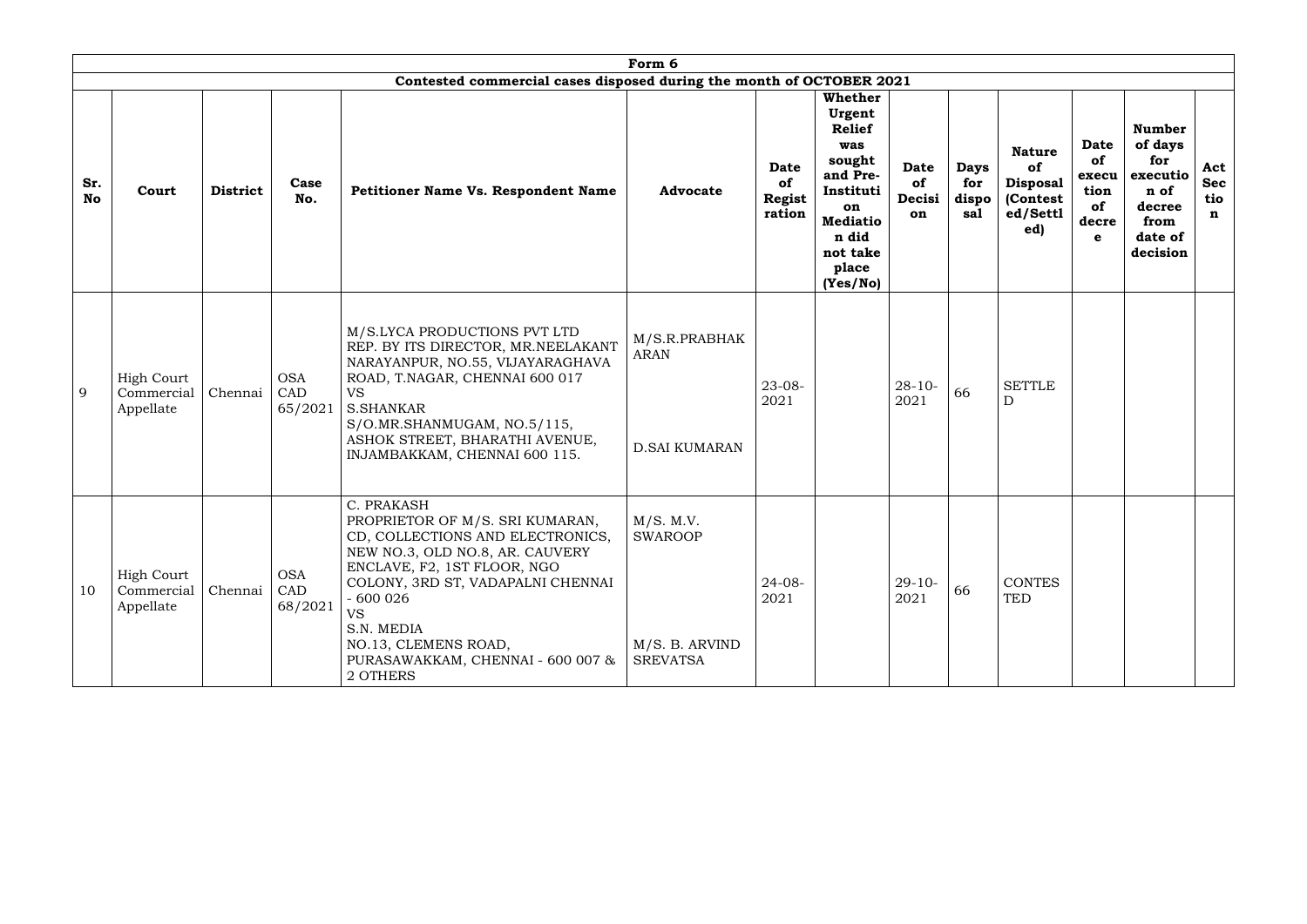| Form 7                                                       |                 |                                                                                             |                       |                                                       |                                                             |  |  |  |  |  |  |
|--------------------------------------------------------------|-----------------|---------------------------------------------------------------------------------------------|-----------------------|-------------------------------------------------------|-------------------------------------------------------------|--|--|--|--|--|--|
| Summary of Commercial Cases during the month of OCTOBER 2021 |                 |                                                                                             |                       |                                                       |                                                             |  |  |  |  |  |  |
| <b>Sr.No Court</b>                                           | <b>District</b> | Total number of<br>cases pending on the instituted during the<br>1st day of the month month | Total number of cases | Total number of cases<br>disposed during the<br>month | Total number of cases<br>pending at the end of<br>the month |  |  |  |  |  |  |
| High Court Commercial Appellate                              | Chennai         | 123                                                                                         |                       | 10                                                    | 134                                                         |  |  |  |  |  |  |

| cases<br>the | <b>Total number of cases</b><br>pending at the end of<br>the month |
|--------------|--------------------------------------------------------------------|
|              |                                                                    |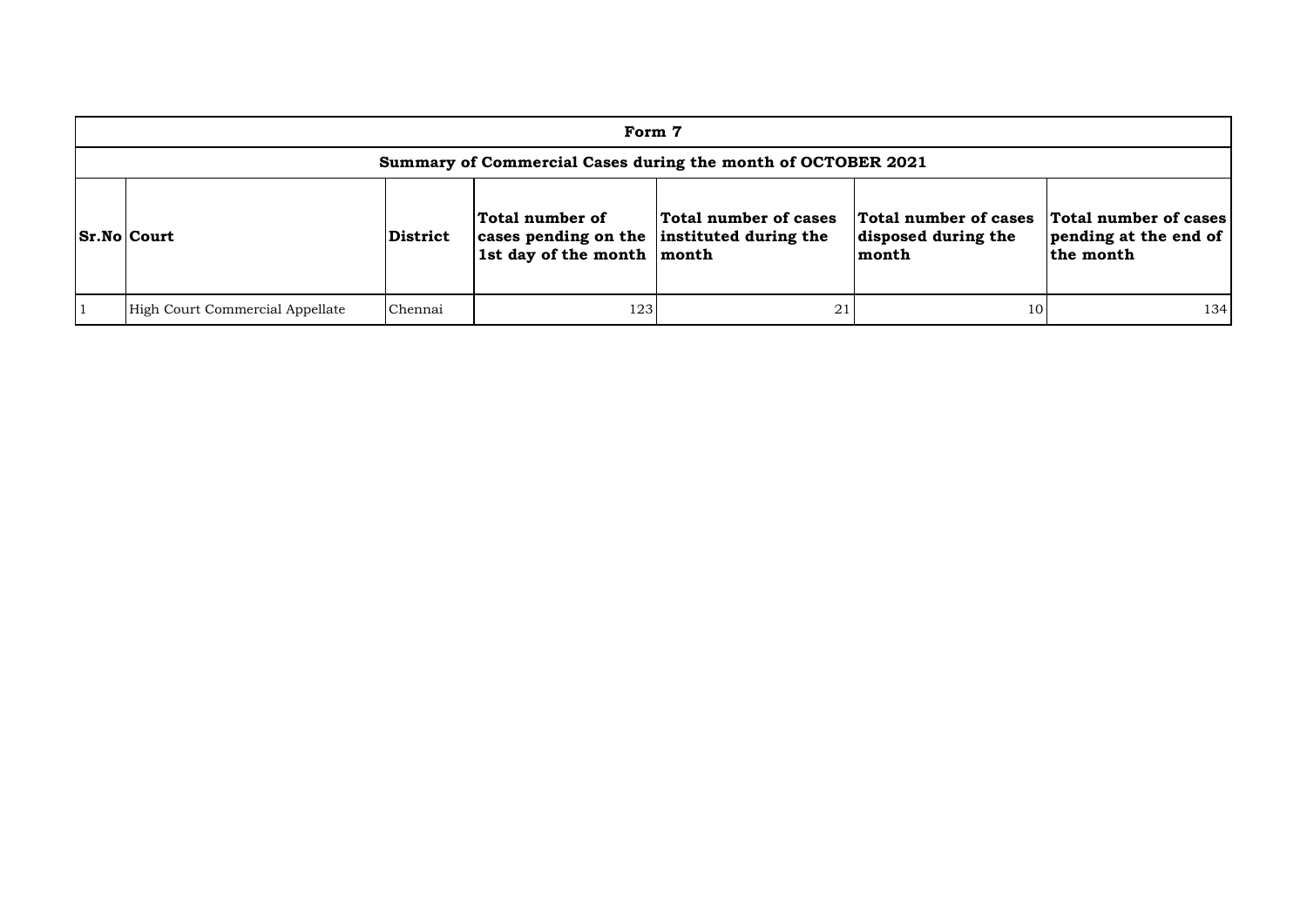# **OCTOBER 2021 COMMERCIAL APPELLATE DIVISION OF MADURAI BENCH OF MADRAS HIGH COURT**

| Form 1                                                        |                                                             |  |                                               |     |                                                            |                               |                         |                     |  |  |  |  |  |
|---------------------------------------------------------------|-------------------------------------------------------------|--|-----------------------------------------------|-----|------------------------------------------------------------|-------------------------------|-------------------------|---------------------|--|--|--|--|--|
| List of cases e-filed/e-mail during the month of OCTOBER 2021 |                                                             |  |                                               |     |                                                            |                               |                         |                     |  |  |  |  |  |
| <b>Sr.No Court</b>                                            | $\left  \text{District} \right _{\text{No.}}^{\text{Case}}$ |  | Petitioner Name Vs.<br><b>Respondent Name</b> |     | <b>Advocate Mobile</b><br>$ {\bf Advocate} \text{Number} $ | <b>Advocate E-</b><br>mail Id | Date of<br>Registration | $ {\bf Da}$<br>fili |  |  |  |  |  |
| Madurai<br>Bench                                              | Madurai NIL                                                 |  | <b>NIL</b>                                    | NIL | <b>NIL</b>                                                 | <b>NIL</b>                    | <b>NIL</b>              | NIL                 |  |  |  |  |  |

| Date of<br>Registration | Date of e-<br>filing |
|-------------------------|----------------------|
| NIL                     | NH.                  |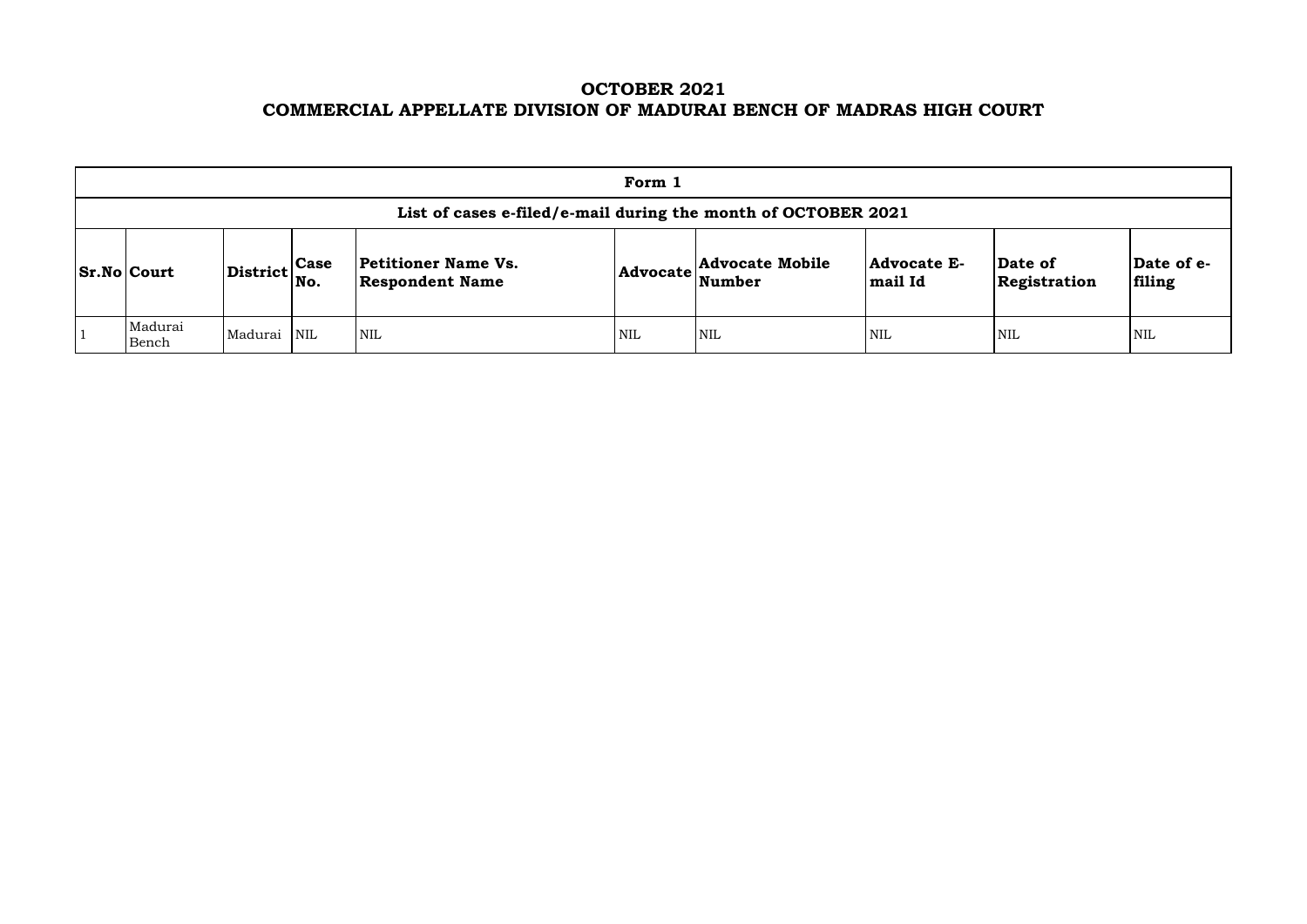|                    | Form 2                                                                                   |         |                   |                                                      |            |                                                                |                        |  |  |  |  |  |  |
|--------------------|------------------------------------------------------------------------------------------|---------|-------------------|------------------------------------------------------|------------|----------------------------------------------------------------|------------------------|--|--|--|--|--|--|
|                    | List of cases in which e-payment of Court fees was made during the month of OCTOBER 2021 |         |                   |                                                      |            |                                                                |                        |  |  |  |  |  |  |
| <b>Sr.No Court</b> |                                                                                          |         | District Case No. | <b>Petitioner Name Vs. Respondent</b><br><b>Name</b> |            | Date of<br>$ {\bf Advocate}\> {\bf \widetilde{Registration}} $ | Date of<br><b>Fees</b> |  |  |  |  |  |  |
|                    | Madurai Bench                                                                            | Madurai | NIL               | <b>NIL</b>                                           | <b>NIL</b> | <b>NIL</b>                                                     | <b>NIL</b>             |  |  |  |  |  |  |

# **Date of e-payment of Court Fees**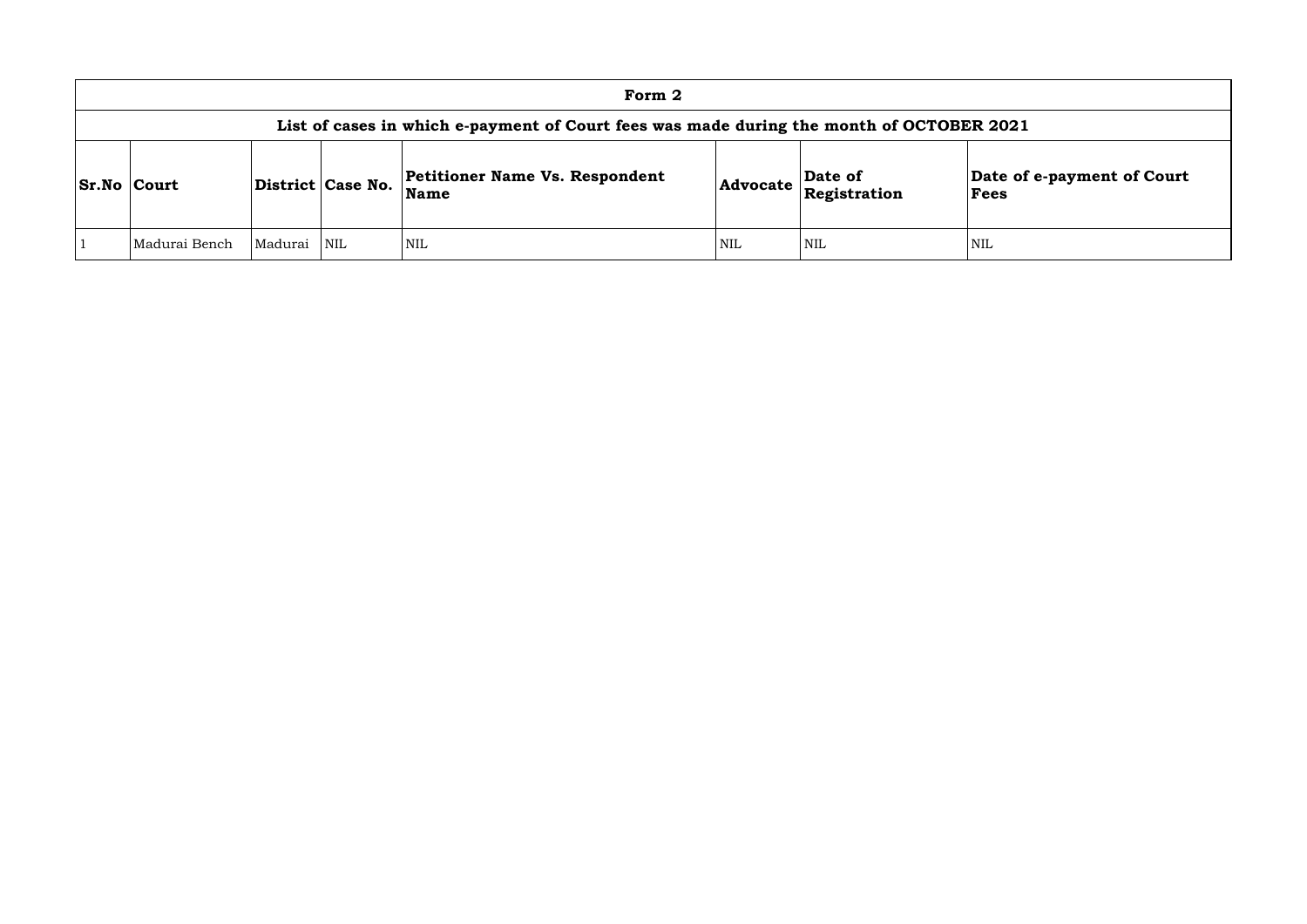## **of Electronic Service of Process**

| Form 3                                                                                                |                   |                         |                                                      |            |                                                                       |                                    |  |  |  |  |  |  |
|-------------------------------------------------------------------------------------------------------|-------------------|-------------------------|------------------------------------------------------|------------|-----------------------------------------------------------------------|------------------------------------|--|--|--|--|--|--|
| List of cases in which Electronic Service of Process has taken place during the month of OCTOBER 2021 |                   |                         |                                                      |            |                                                                       |                                    |  |  |  |  |  |  |
| <b>Sr.No Court</b>                                                                                    | District Case No. |                         | <b>Petitioner Name Vs. Respondent</b><br><b>Name</b> |            | $\left  \text{Advocate} \right $ $\left  \text{Resistration} \right $ | Date of Electron<br><b>Process</b> |  |  |  |  |  |  |
| Madurai Bench                                                                                         | Madurai           | $\overline{\text{NIL}}$ | NIL                                                  | <b>NIL</b> | <b>NIL</b>                                                            | <b>NIL</b>                         |  |  |  |  |  |  |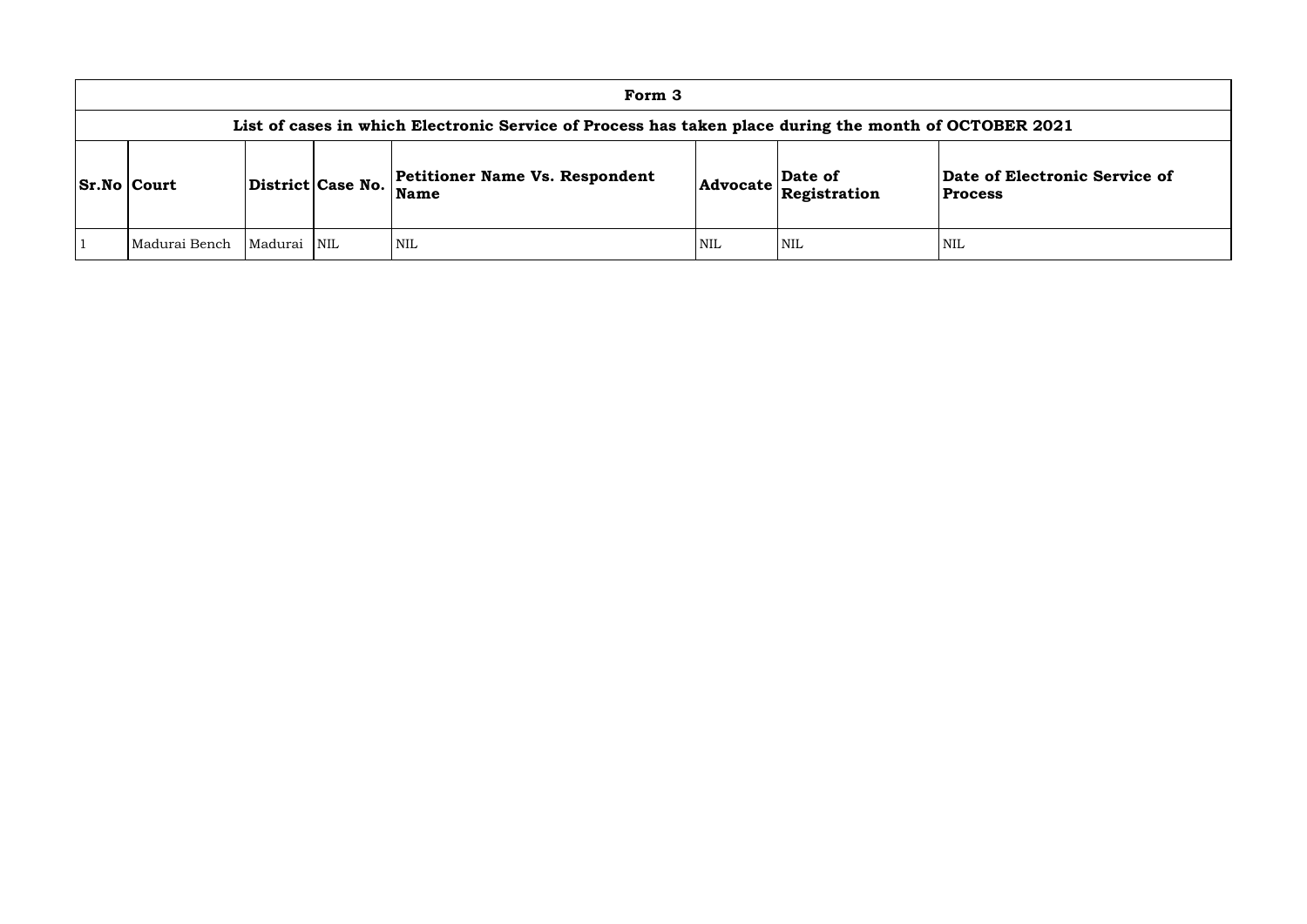|              | Form 4                                                                         |                 |            |            |                  |                                      |  |  |  |  |  |  |
|--------------|--------------------------------------------------------------------------------|-----------------|------------|------------|------------------|--------------------------------------|--|--|--|--|--|--|
|              | List of total no. of cases randomly allocated during the month of OCTOBER 2021 |                 |            |            |                  |                                      |  |  |  |  |  |  |
| <b>Sr.No</b> | <b>Court</b>                                                                   | <b>District</b> | Court Name | Court No.  | <b>Case Type</b> | <b>Case Count (No. of cases rand</b> |  |  |  |  |  |  |
|              | Madurai Bench                                                                  | Madurai         | <b>NIL</b> | <b>NIL</b> | <b>NIL</b>       | <b>NIL</b>                           |  |  |  |  |  |  |

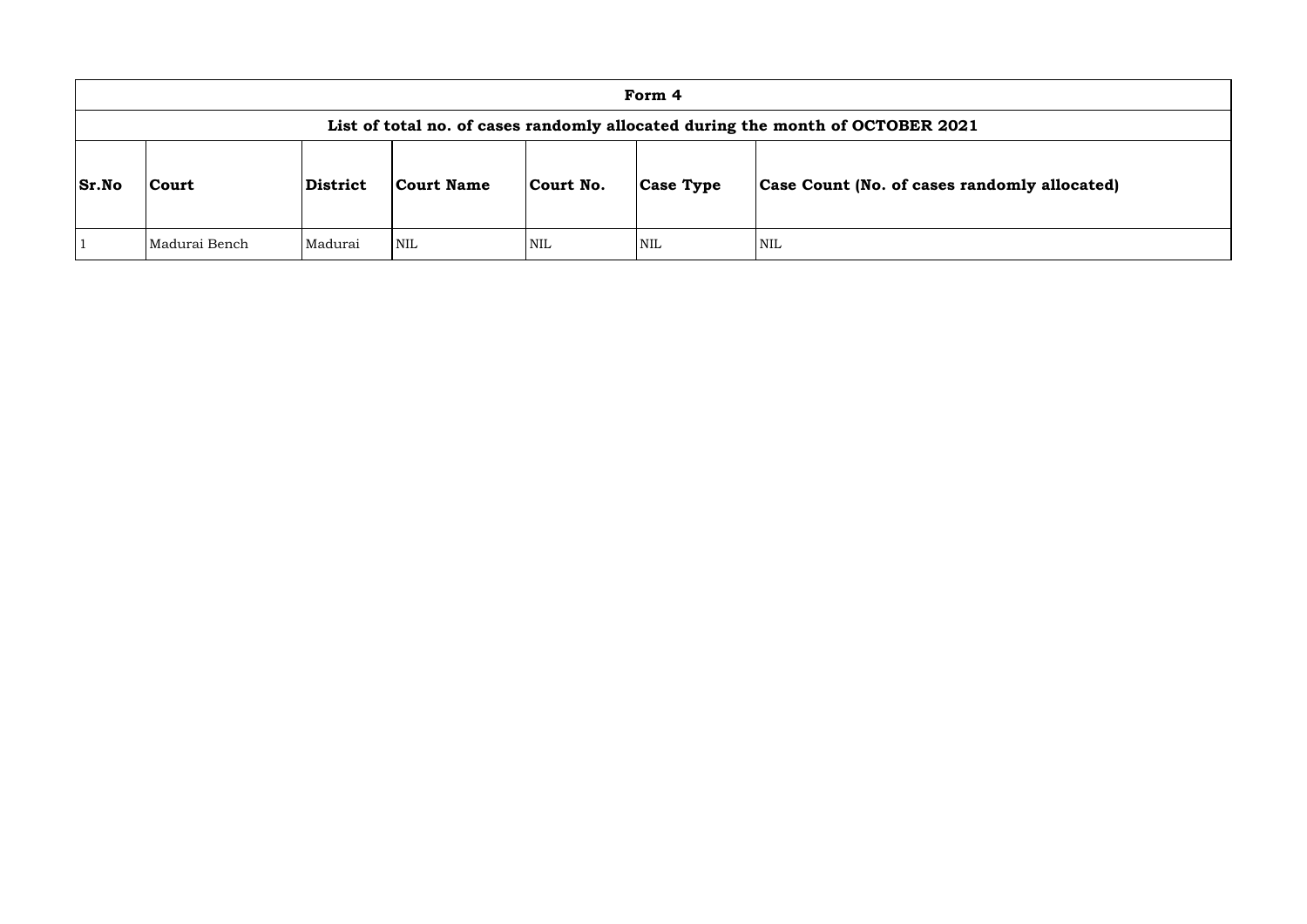| Form 5                                                                                   |         |                   |                                                      |            |                         |                              |  |  |  |  |  |  |
|------------------------------------------------------------------------------------------|---------|-------------------|------------------------------------------------------|------------|-------------------------|------------------------------|--|--|--|--|--|--|
| List of cases in which Case Management Hearing was held during the month of OCTOBER 2021 |         |                   |                                                      |            |                         |                              |  |  |  |  |  |  |
| <b>Sr.No Court</b>                                                                       |         | District Case No. | <b>Petitioner Name Vs. Respondent</b><br><b>Name</b> | Advocate   | Date of<br>Registration | Date of Ca<br><b>Hearing</b> |  |  |  |  |  |  |
| Madurai Bench                                                                            | Madurai | <b>NIL</b>        | <b>NIL</b>                                           | <b>NIL</b> | <b>NIL</b>              | <b>NIL</b>                   |  |  |  |  |  |  |

**e of Case Management** ring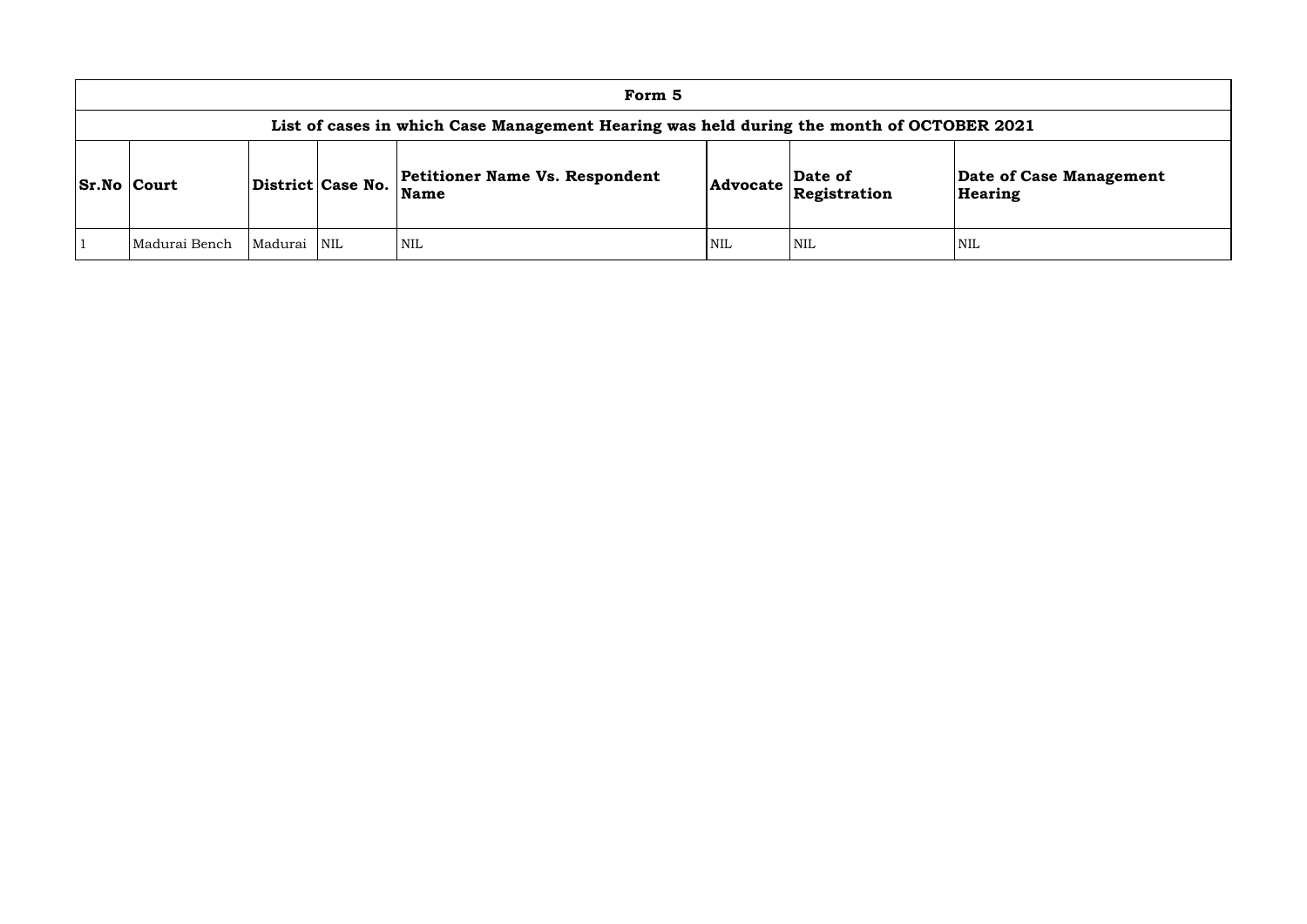| Form 6                                                               |                             |            |                                                          |            |                                                     |                                                                                                                                |            |                                  |                                                   |                                   |                                                                                                          |            |  |  |
|----------------------------------------------------------------------|-----------------------------|------------|----------------------------------------------------------|------------|-----------------------------------------------------|--------------------------------------------------------------------------------------------------------------------------------|------------|----------------------------------|---------------------------------------------------|-----------------------------------|----------------------------------------------------------------------------------------------------------|------------|--|--|
| Contested commercial cases disposed during the month of OCTOBER 2021 |                             |            |                                                          |            |                                                     |                                                                                                                                |            |                                  |                                                   |                                   |                                                                                                          |            |  |  |
| <b>Sr.No Court</b>                                                   | <b>District</b>             | No.        | Petitioner<br><b>Case Name Vs.</b><br>Respondent<br>Name | Advocate   | Date of<br><b>Registration Institution Decision</b> | Whether<br><b>Urgent</b><br><b>Relief was</b><br> sought<br>and Pre-<br><b>Mediation</b><br>did not<br>take place<br> (Yes/No) | Date of    | <b>Days</b><br>  for<br>disposal | Nature of Disposal<br>$ $ (Contested/Settled) $ $ | Date of<br>execution<br>of decree | <b>Number</b><br>of days<br>for<br>execution Act<br>of decree Section<br>from date<br>$ $ of<br>decision |            |  |  |
| Bench                                                                | Madurai  <sub>Madurai</sub> | <b>NIL</b> | <b>NIL</b>                                               | <b>NIL</b> | <b>NIL</b>                                          | <b>NIL</b>                                                                                                                     | <b>NIL</b> | <b>NIL</b>                       | <b>NIL</b>                                        | <b>NIL</b>                        | <b>NIL</b>                                                                                               | <b>NIL</b> |  |  |